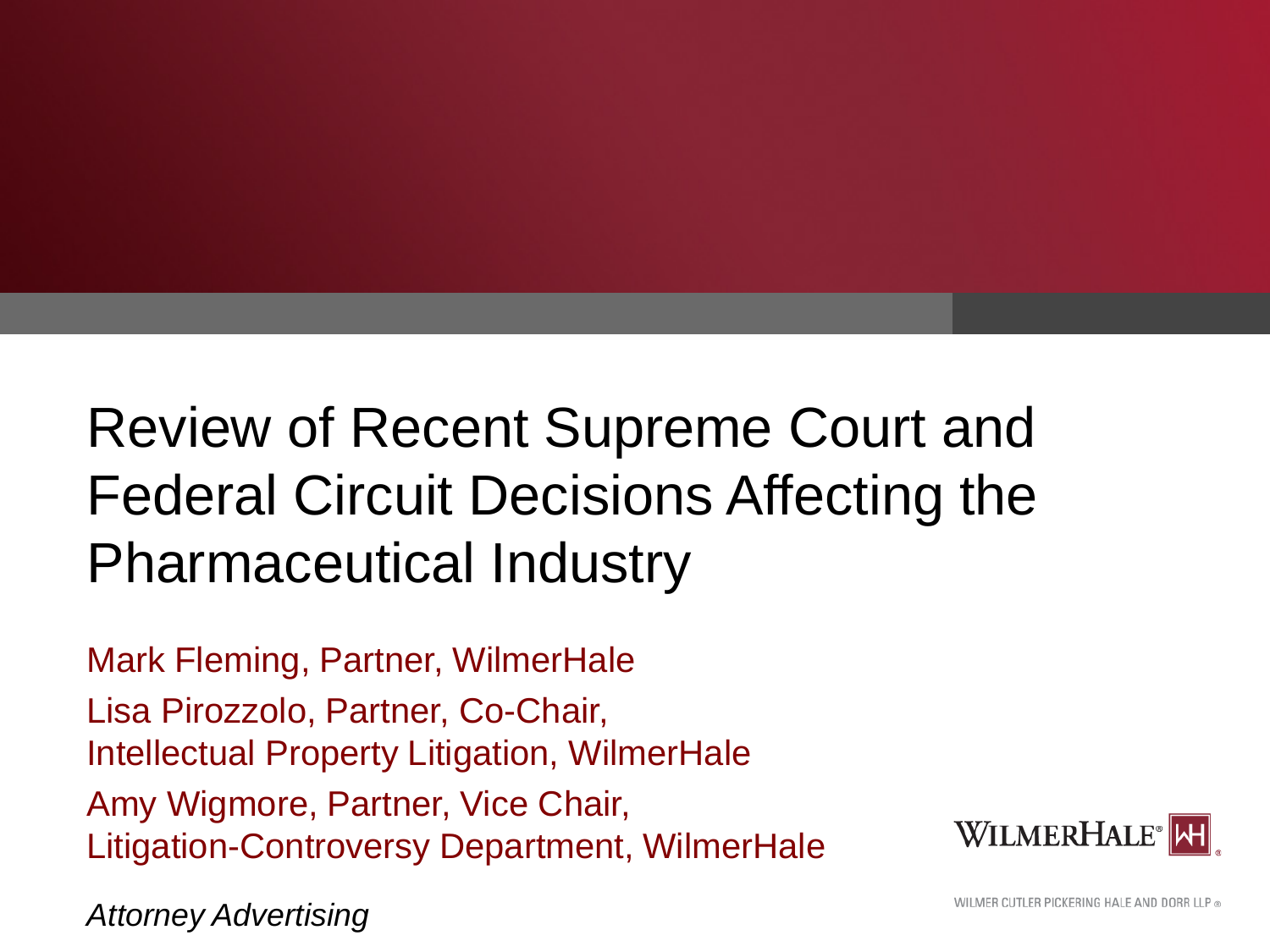#### *Teva v. Sandoz*   $\mathsf{|\mathsf{H}|}$

Supreme Court Decision (7-2) (Breyer, J.) (Jan. 20, 2015):

- FRCP 52 applies no differently in patent cases than other cases
- Findings of fact are reviewed deferentially
- BUT: the ultimate claim construction decision is a legal question reviewed de novo
- AND constructions based only on *intrinsic* evidence (claims, specification, prosecution history) are reviewed de novo
- Deference applies only to *subsidiary* findings based on *extrinsic* evidence
	- Only one example given: "a factual finding that, in general, a certain term of art had a particular meaning to a person of ordinary skill in the art at the time of the invention"
	- But the meaning of that term "in the context of the specific patent claim under review" is reviewed de novo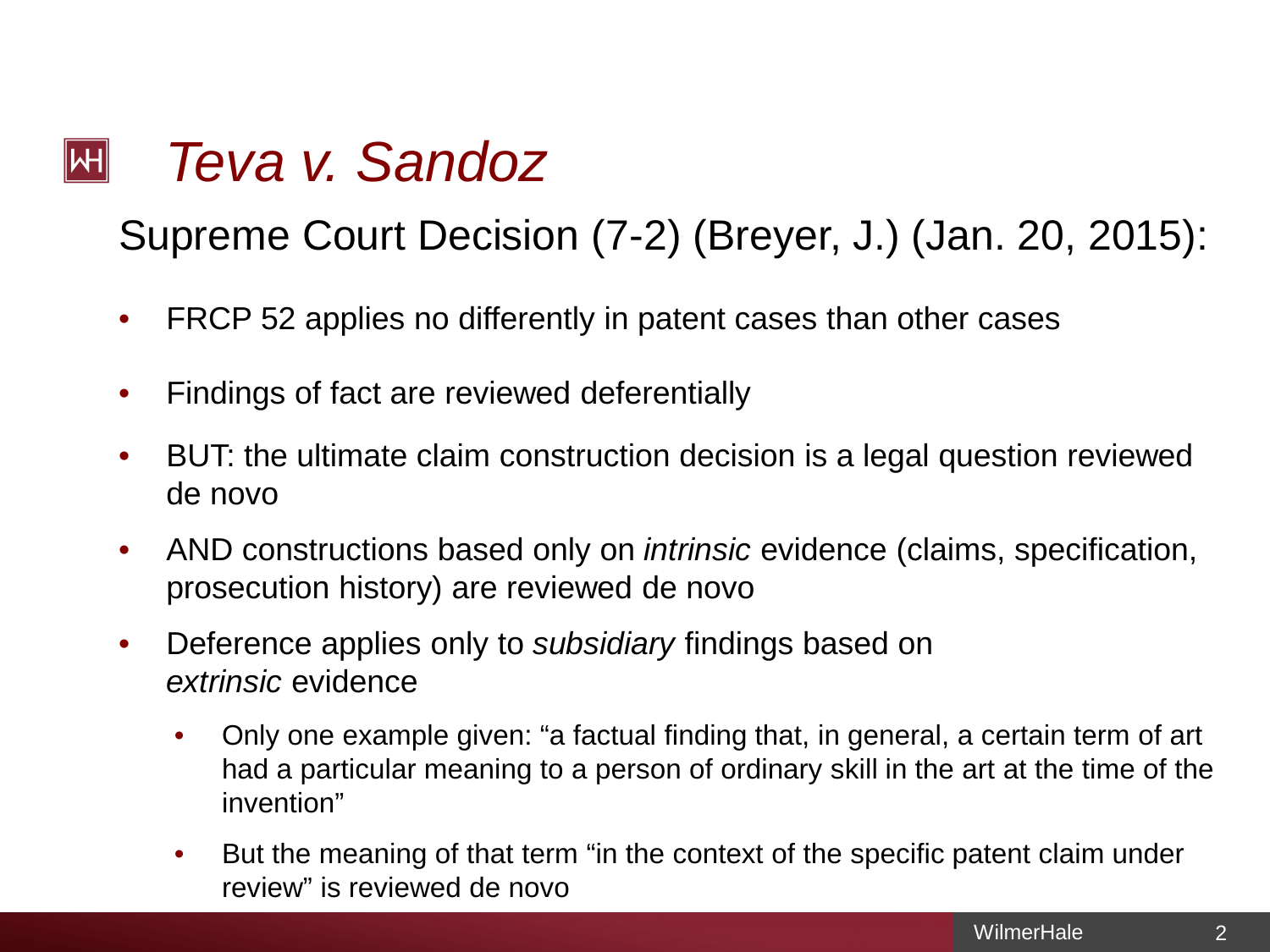### *Teva v. Sandoz*   $\mathsf{|\mathsf{H}|}$ Consequences?

- While doctrinally defensible, the decision risks making claim construction more complicated, without any obvious benefit or change in outcome
- Post-*Teva* possible approaches by the Federal Circuit
	- No error found, so same result as under de novo
	- Construction rests only on intrinsic evidence, so de novo applies
	- Construction rests on extrinsic evidence, but the Federal Circuit finds it ultimately irrelevant to the outcome because the intrinsic record is clear
	- Federal Circuit finds clear error (none yet as of 9/24/2015)
- Will affect litigation strategy: more expert testimony, and disputes on appeal about whether a particular issue is legal or factual
- Interesting question: Will *Teva* colonize other issues? (*E.g.*, *"*routine/conventional" under Section 101)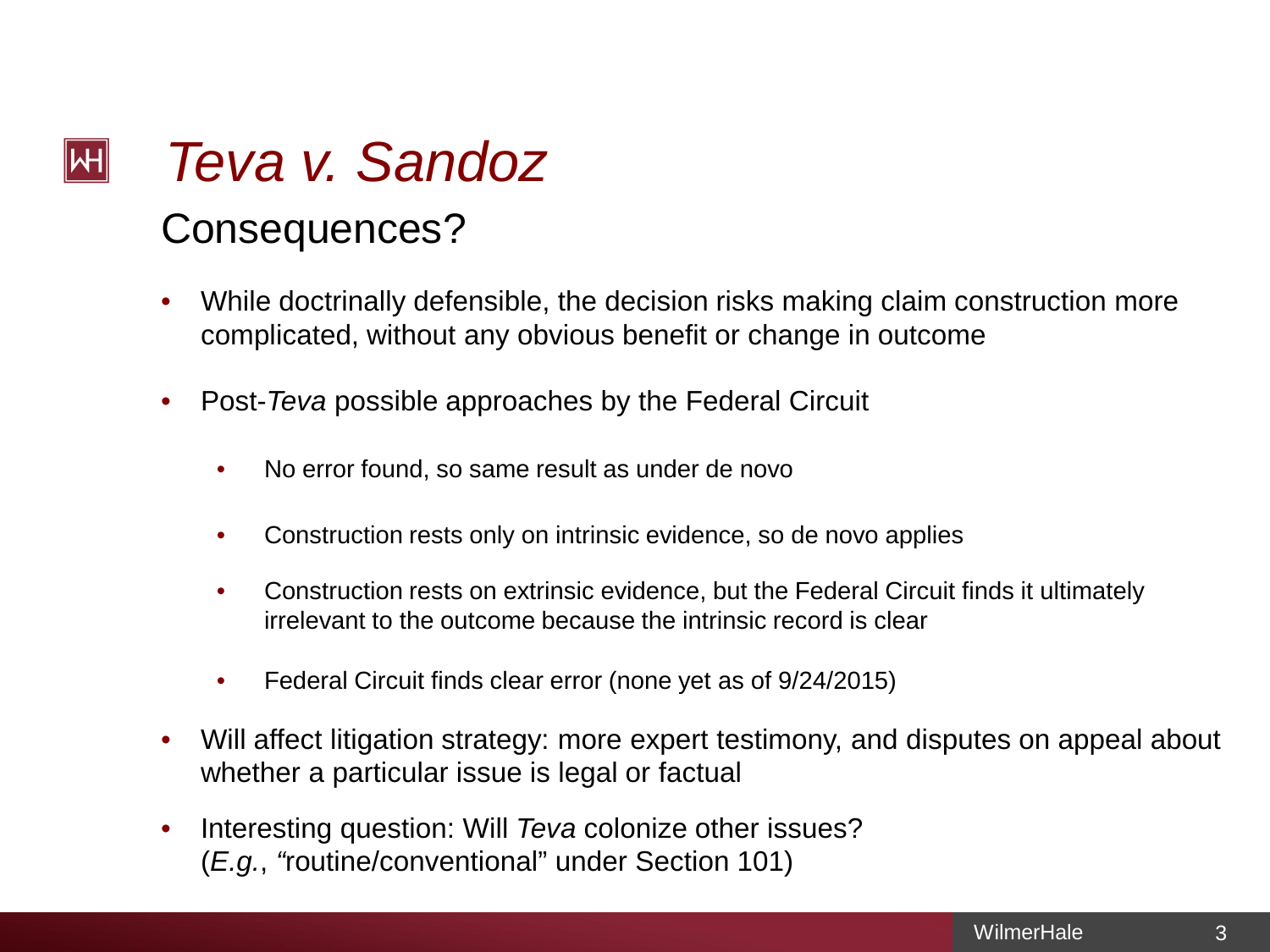#### *Commil v. Cisco\**  $\left\Vert \mathsf{H}\right\Vert$

## Supreme Court Decision (6-2) (Kennedy, J.) (May 25, 2015)

- Reaffirms *Global-Tech*: inducement depends on knowledge that the patent is infringed, which is rebuttable by a good-faith belief of noninfringement
	- Includes a good-faith belief regarding claim construction/scope of the patent, under which the accused device/conduct would not infringe
- BUT: a good-faith belief of invalidity is different and does *not* rebut the intent element of inducement
	- Invalidity and infringement are "separate matters under patent law"
	- "[I]nvalidity is not a defense to infringement, it is a defense to liability. And because of that fact, a belief as to invalidity cannot negate the scienter required for induced infringement."

Subsequent proceedings:

- Cisco has requested the Fed. Cir. consider additional non-infringement positions on remand.
	- \* WilmerHale represented Cisco in this appeal.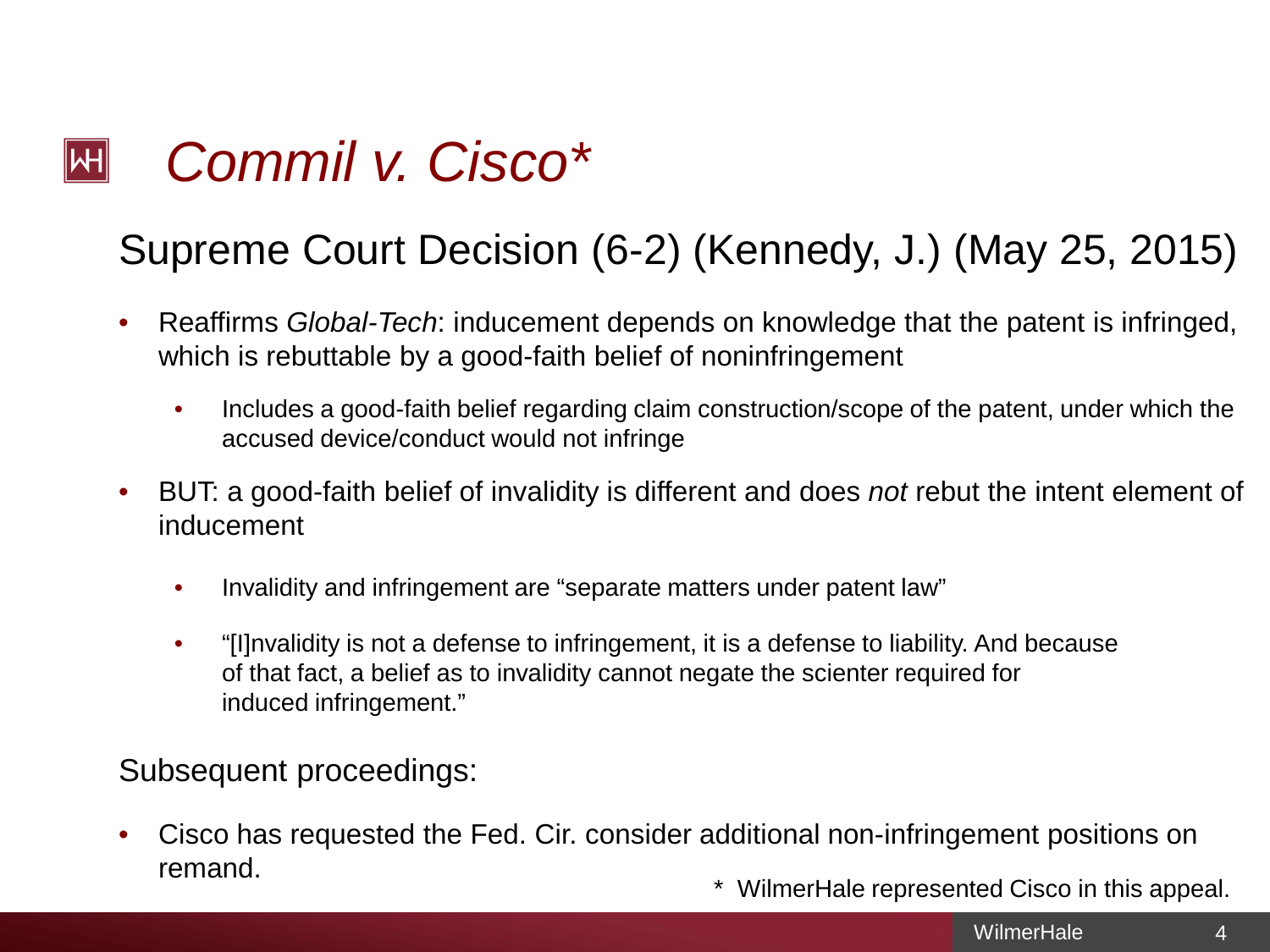#### *Commil v. Cisco*  $\left\Vert \mathsf{H}\right\Vert$

## Pharmaceutical Industry Amici Briefs In *Commil*

- Biotechnology Industry Organization
	- Supported COMMIL, stating that the Federal Circuit's (now vacated) decision "led to the perverse and unjust situation where the accused inducer actually benefits from having preinfringement knowledge of the patent because in such cases, he is able to develop exculpatory evidence of invalidity, such as an opinion of counsel."
- Gilead Sciences, Inc.
	- Supported COMMIL, reasoning that "Congress provided that innovators could enforce their patents against a generic company seeking approval for a drug…Yet every generic presents at least one noninfringement or invalidity defense. So, by creating a new, sweepingly broad defense under § 271(b), the Federal Circuit has seemingly rendered patents to new drug treatments unenforceable, making an important part of § 271(e)(2) a dead letter."
- The Generic Pharmaceutical Association
	- Supported CISCO, arguing that: "generic pharmaceutical companies…*inevitably* receive notice of the listed Orange Book patents…Eliminating their ability to rely on a good-faith belief that the infringement allegation is wrong…could render induced infringement a strict liability tort for generic manufacturers, without any culpable behavior."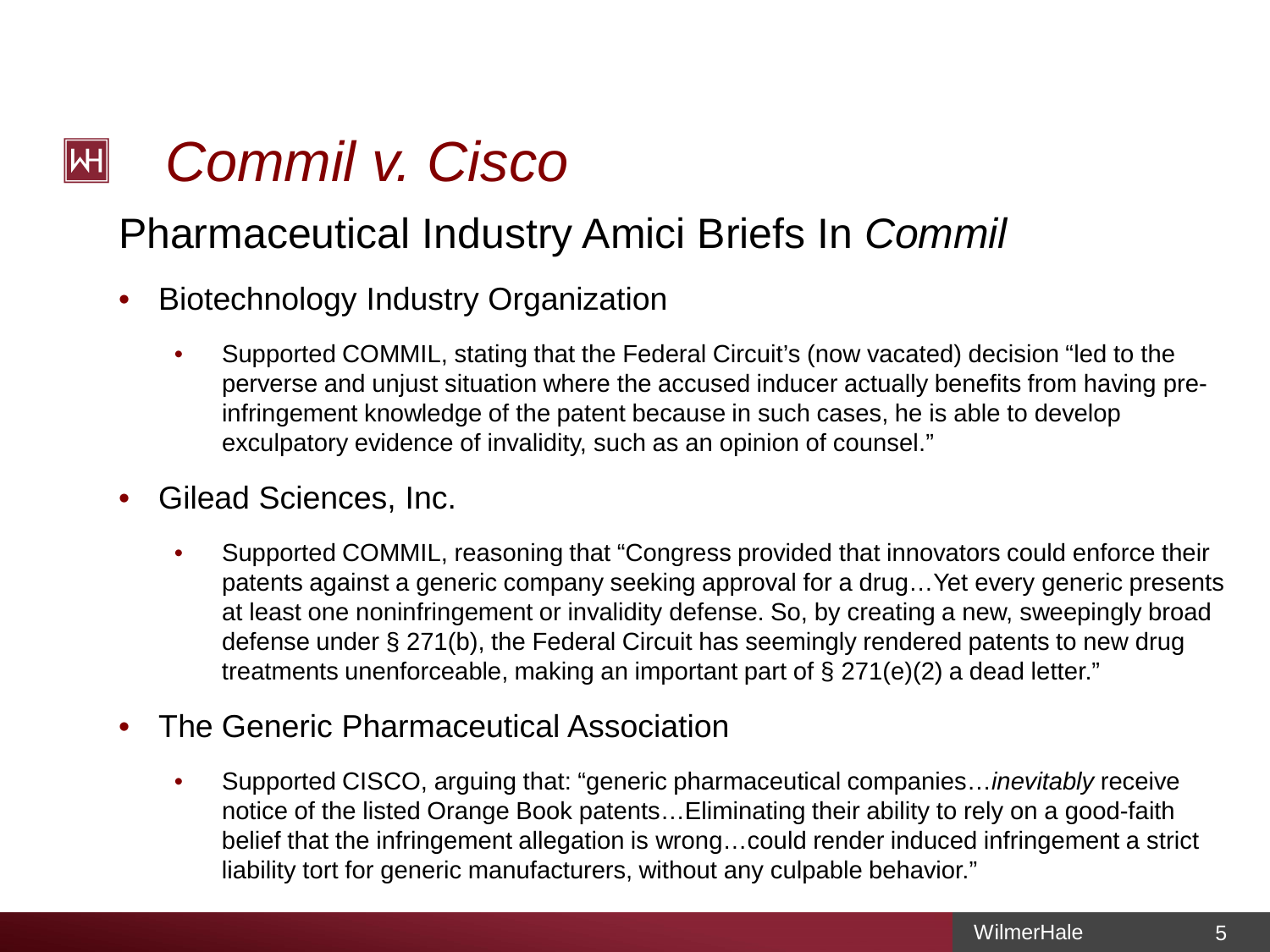#### *Kimble v. Marvel*\*  $\left\Vert \mathsf{H}\right\Vert$

## **Background**

- In *Brulotte v. Thys Co.* (1964), the Court held that "a patentee's use of a royalty agreement that projects beyond the expiration date of the patent is unlawful *per se*" because it is analogous to unlawfully extending a monopoly.
- Kimble held a patent for a web-slinging toy and sold it, along with "the nonpatent intellectual property," to settle litigation for a lump sum and running royalty on sales with "no expiration date," even though the patent expired in 2010. The Kimble license did not differentiate between the patent and "nonpatent intellectual property."

## Question Presented

• Whether the Court should overrule *Brulotte v. Thys Co.*

\*WilmerHale represented Marvel in this appeal.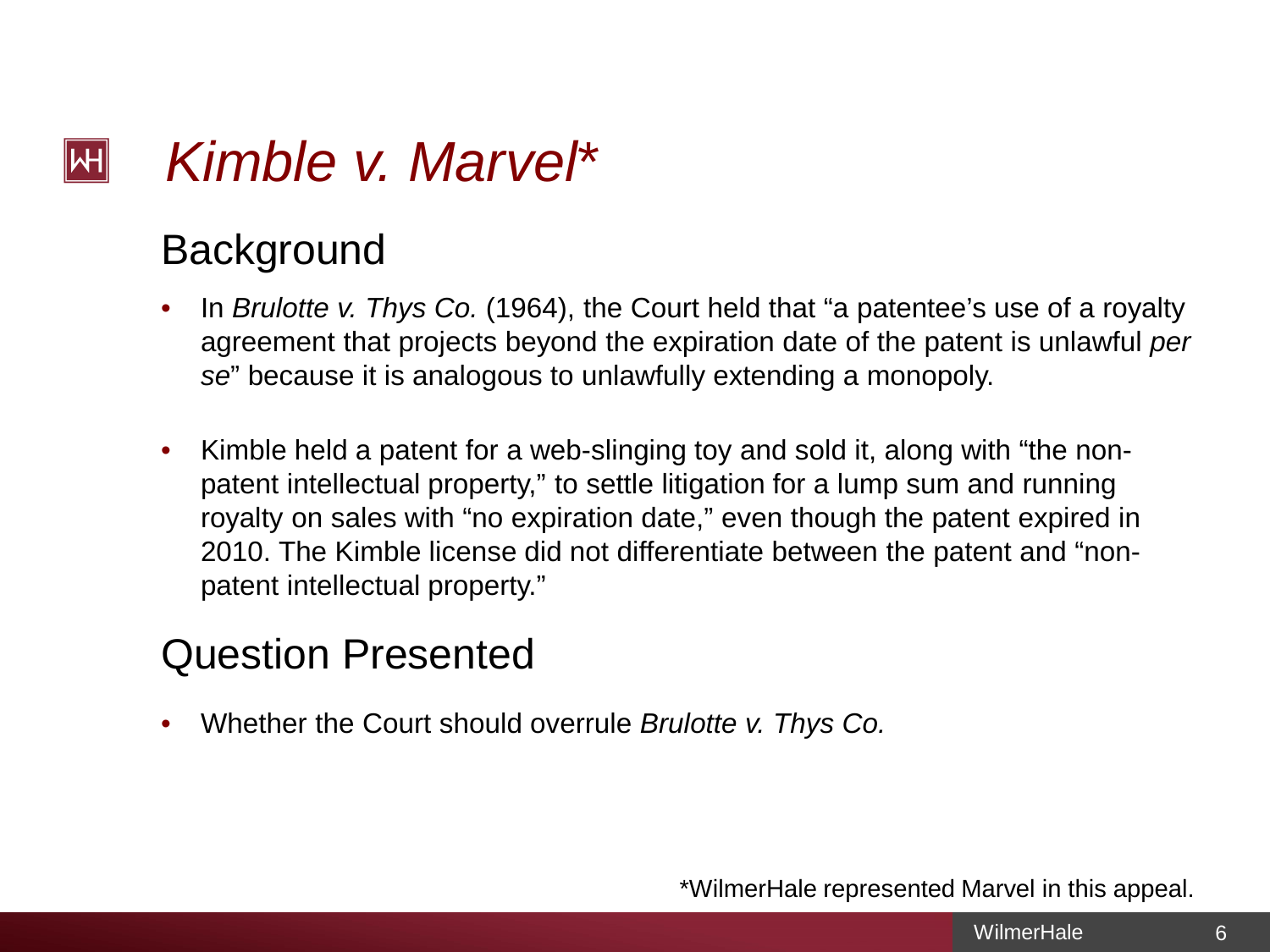#### *Kimble v. Marvel*  $\left\Vert \mathsf{H}\right\Vert$

## Supreme Court Decision (6-3) (Kagan, J.) (June 22, 2015)

- The Court found no need to overturn *Brulotte*.
	- *Brulotte's* "statutory and doctrinal underpinnings have not eroded over time" given that "the core feature of the patent laws on which *Brulotte* relied remains just the same," *i.e.*, patent terms.
	- Further, "nothing about *Brulotte* has proven unworkable."
- Kimble argued that, contrary *Brulotte's* finding, post-term contracts are "more often increase than inhibit competition." The Court implied that Kimble's arguments may be true, but "*Brulotte* did not hinge on the mistake Kimble identifies…the Court did not rely on the notion that post-patent royalties harm competition."

## Dissent (Alito, J.)

• *Brulotte "*was based instead on an economic theory—and one that has been debunked."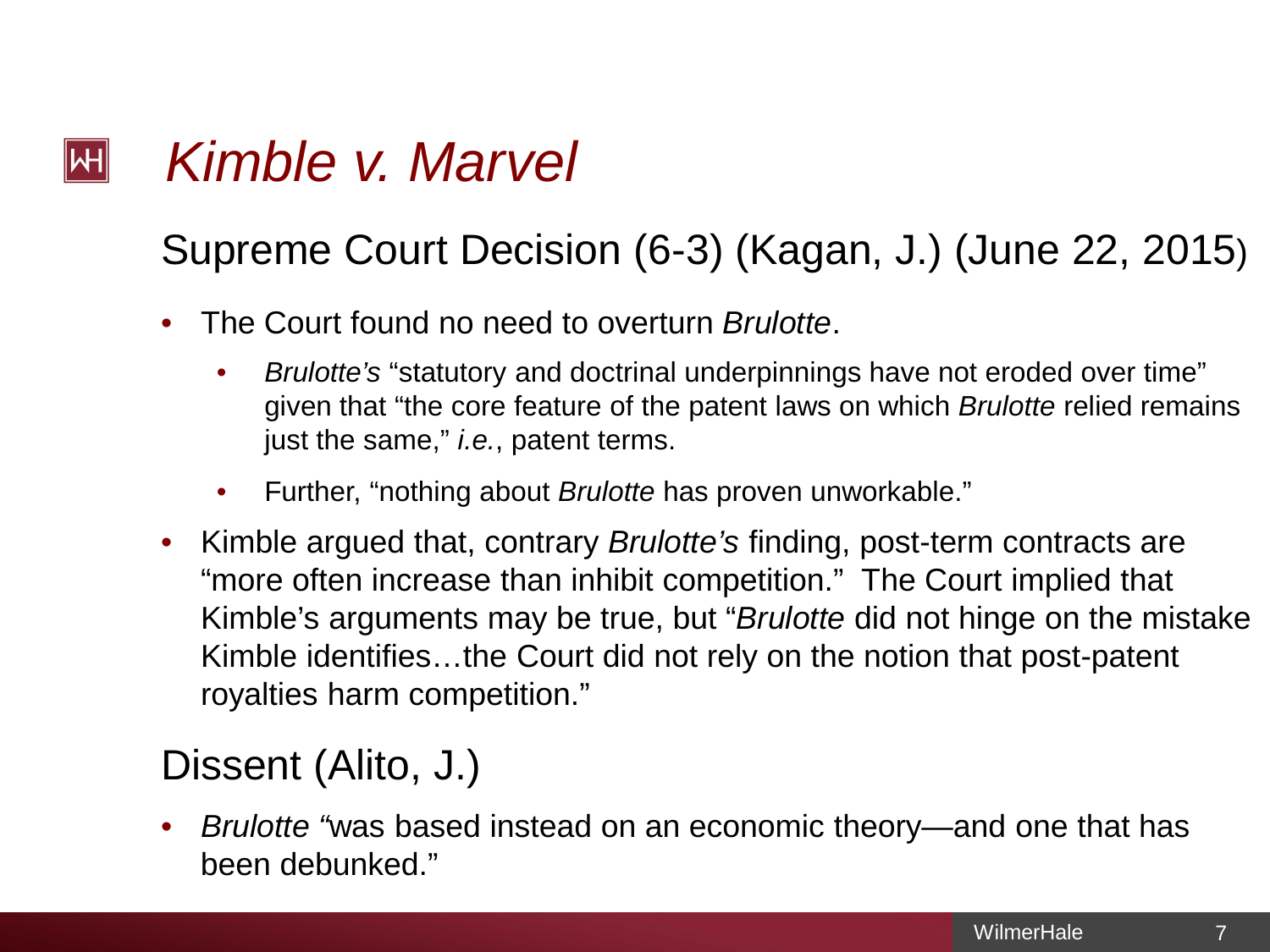#### *Kimble v. Marvel*  $\mathsf{|\mathsf{H}|}$

Pharmaceutical Industry Amici Briefs In *Kimble*

- Massachusetts Biologic Laboratories
	- Supported *Kimble*, stating "MassBiologics' experience powerfully illustrates the harm that is caused by the continued vitality of *Brulotte,"* such as licensees that seek to "undo promises made years ago" even where "no patent applications had been filed at the time of the agreement, the licensee's royalty bearing therapeutic product makes no use of the licensor's patents, and the licensor had no market power and exerted no patent leverage at the time the license was negotiated."
- Memorial Sloan Kettering Cancer Center, *et al*.
	- Supported *Kimble*, stating "[t]he continued adherence to a *per se* rule that rests on an economically and conceptually incorrect understanding of the post-expiration payment stream does not serve the policies underlying the patent laws, the interests of the contracting parties, or society as a whole."
	- "[T]he total royalty payment reflects the value of the license during the patent term, payment of royalties based on post-expiration use facilitates the sharing of market risk between licensor and licensee. Thus, post-patent royalties may reflect, for the parties, an economically beneficial arrangement that is not indicative of an improper exercise of "monopoly influences."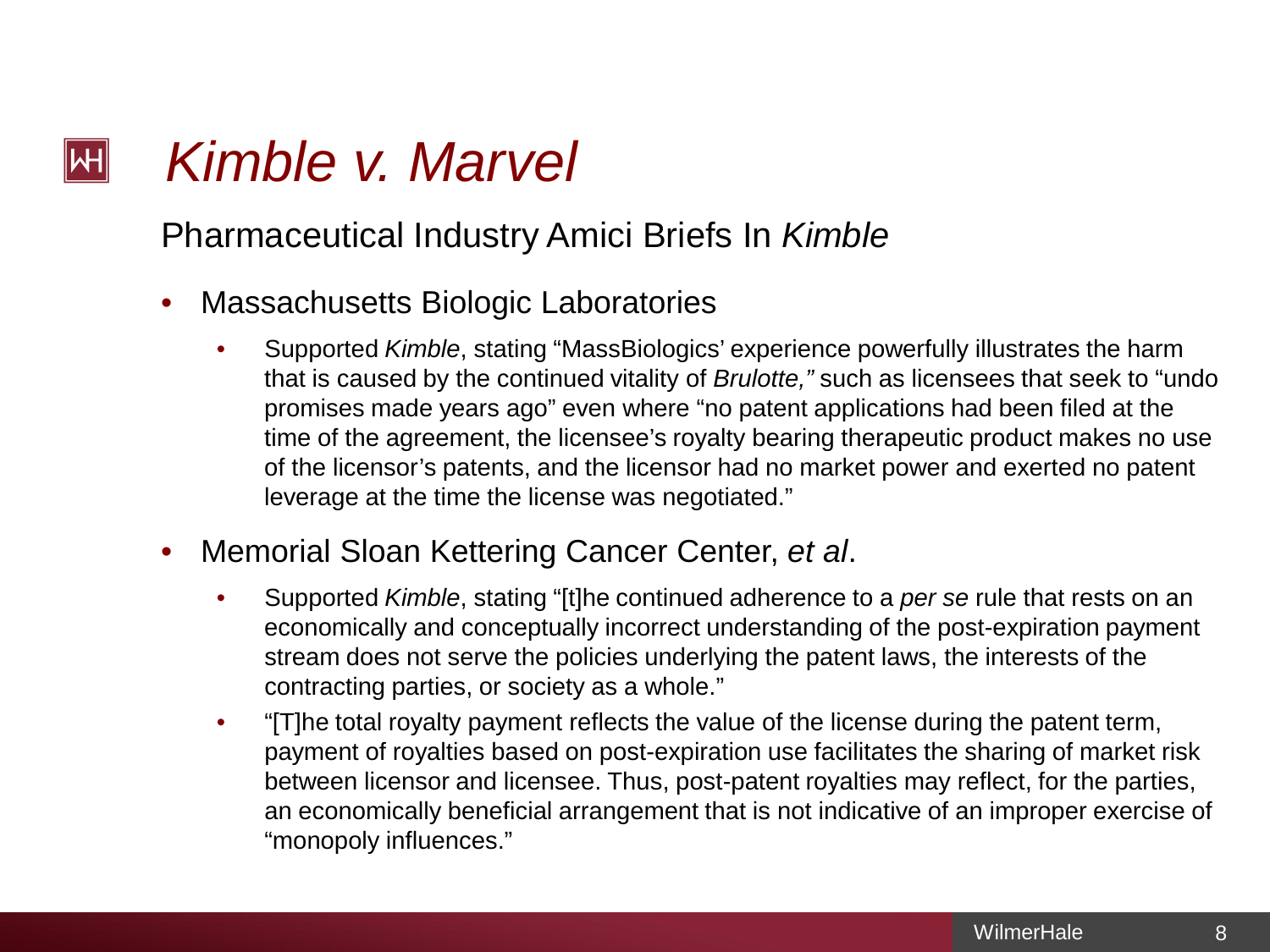#### $\mathsf{H}$ *Limelight Networks v. Akamai*\*

## **Background**

- Akamai sued Limelight for infringement on the theory that Limelight had performed some of the steps of Akamai's patented process, and instructed its customers to carry out one or two remaining steps. A jury found that Limelight infringed.
- *En banc* Federal Circuit ruled that inducement under Section 271(b) may arise where a party "advises, encourages, or otherwise induces others to engage in infringing conduct" *even though* there is no single party that performs *all* of the claim steps.
- In June 2014, the Supreme Court ruled that since no single person performed all of the steps necessary for direct infringement, "Limelight cannot be liable for inducing infringement that never came to pass." The Court stated that "[T]he Federal Circuit will have the opportunity to revisit the § 271(a) question if it so chooses."

\*WilmerHale represented Akamai in the Supreme Court appeal and on remand to the Federal Circuit.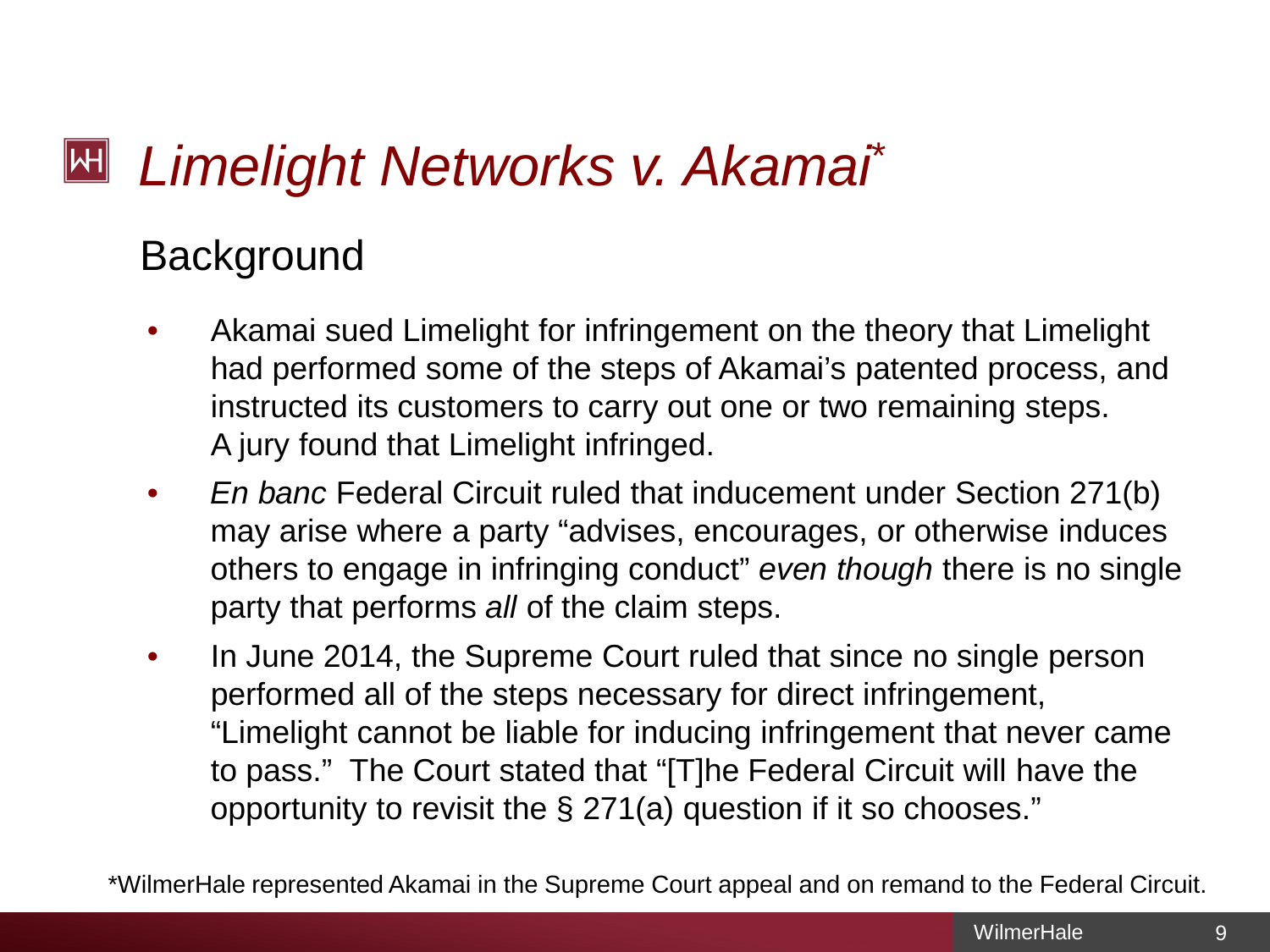### $|\mathsf{H}|$ *Limelight Networks v. Akamai*\*

## Fed. Cir. Panel Remand (May 13, 2015)

- On remand, Chief Judge Prost and Judge Linn ruled that "direct infringement liability of a method claim under 35 U.S.C. Section 271(a) exists when all of the steps of the claim are performed by or attributed to *a single entity*—as would be the case, for example, in a principal-agent relationship, in a contractual arrangement, or in a joint enterprise."
- The panel affirmed the district court's decision of JMOL of non-infringement under Section 271(a), stating that "[i]n this case, there is nothing to indicate that Limelight's customers are performing any of the claimed method steps as agents for Limelight, or in any other way vicariously on behalf of Limelight."
- Judge Moore dissented, arguing that a strict "single entity rule…is a recent judicial creation inconsistent with statute, common law, and common sense."
- Akamai petitioned for *en banc* review.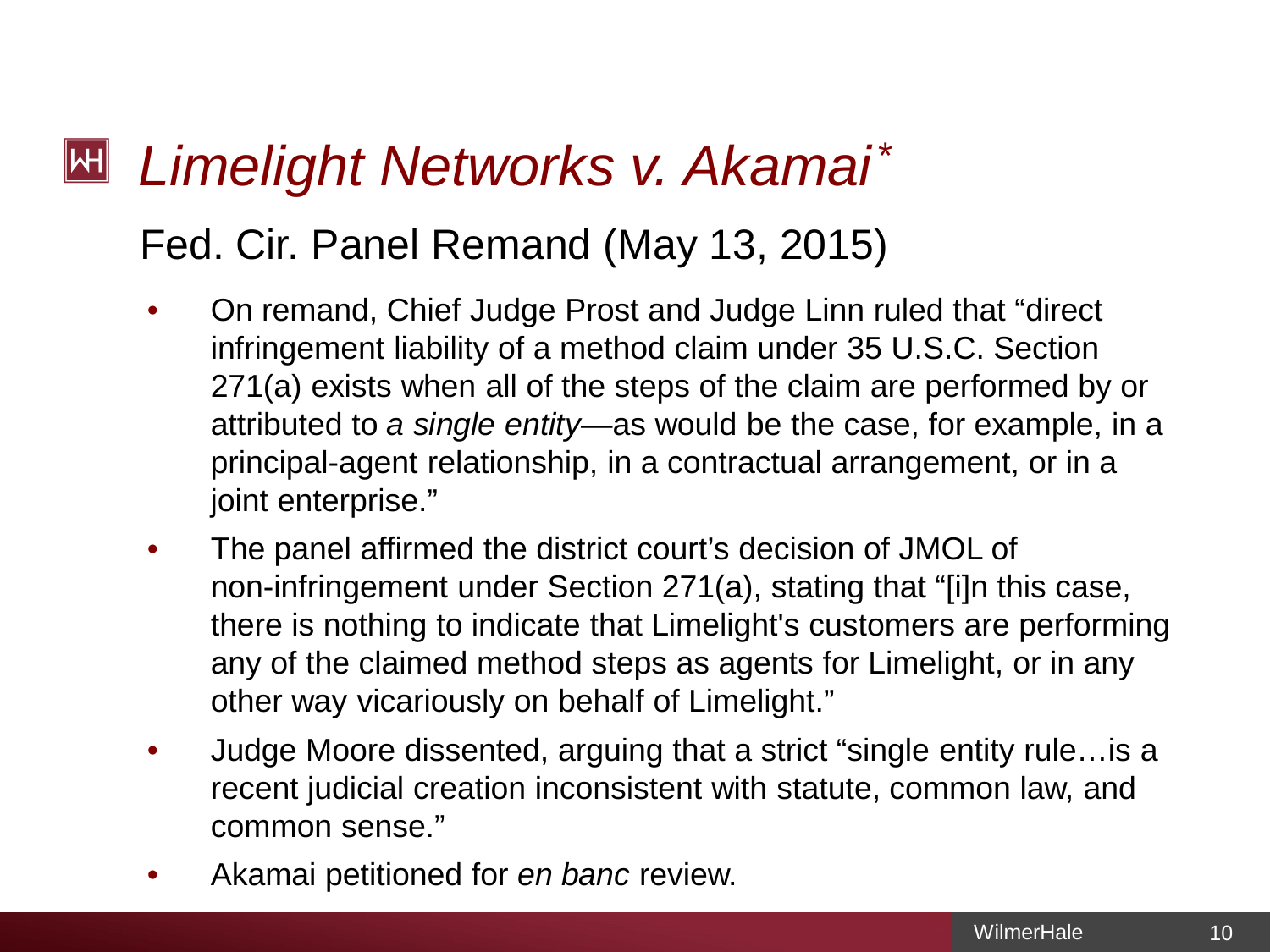#### $\mathsf{H}$ *Limelight Networks v. Akamai*

## Pharmaceutical Industry Amici Briefs In *Akamai En Banc* Review

- Coalition for 21st Century Medicine
	- Supported *Akamai*, stating: "[M]ethod claims covering specific diagnostic or therapeutic *applications* of biomarkers [as isolated DNA or proteins] are often the only means available to protect innovations. Performance of the steps of a claimed method, however, can be susceptible to division between two or more parties - such as a laboratory and a clinician - working in a coordinated way."

### • Pharmaceutical Research and Manufacturers of America

• Supported *Akamai*, stating that drugs are "increasingly focused on… the genetic make-up and molecular characteristics of each patient and disease" which means "more individuals are involved in the proper selection and delivery" of drugs and the panel's ruling on Section 287(a) would "focus on the relationship of entities that exploit protected innovations, rather than the scope of the patented claims."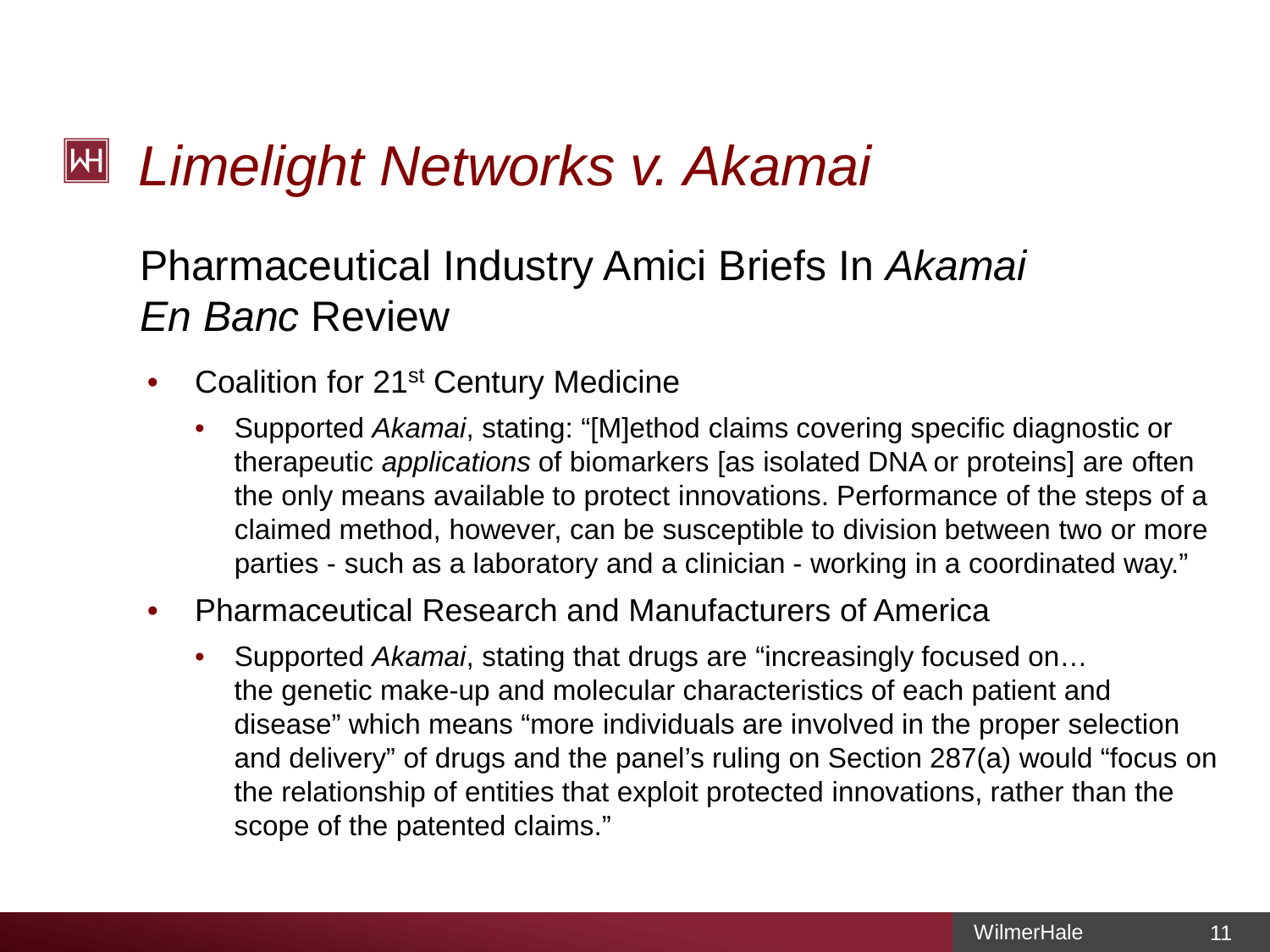# *Limelight Networks v. Akamai*

Pharmaceutical Industry Amici Briefs In *Akamai En Banc* Review

- Biotechnology Industry Organization
	- Supported *Akamai*, stating: "The use of biomarkers in medical therapy, in particular, inherently involves the application of biological assays in combination with treatment selection or therapy steps, requiring participation of laboratory professionals, physicians, and patients. Because laboratory assays and drug administration are typically performed by separate entities, however, the only claim that would be allowed would also be vulnerable to circumvention under the single entity rule."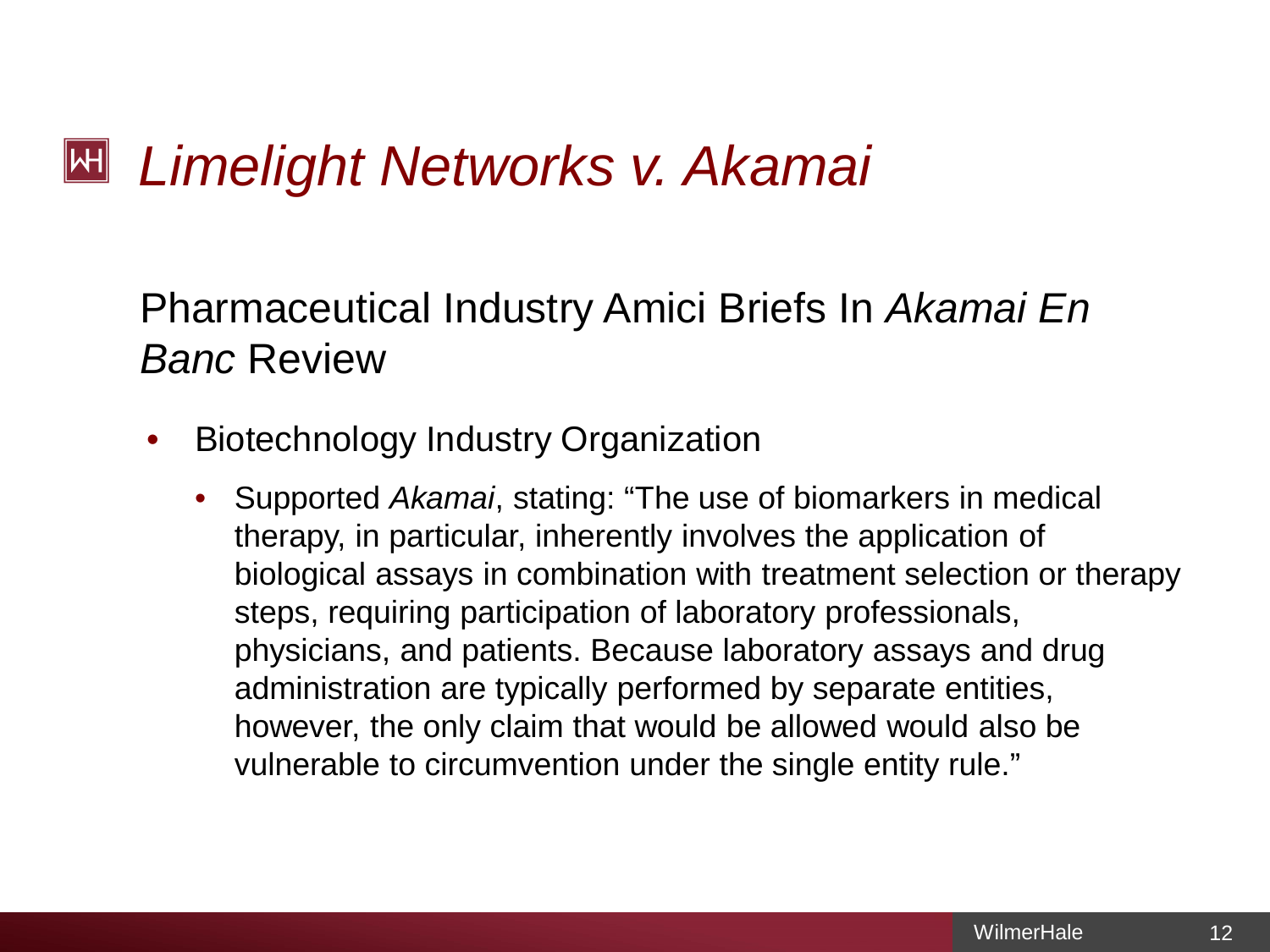#### $|\mathsf{H}|$ *Limelight Networks v. Akamai*

## Fed. Cir. Decision on Remand (per curiam) (*en banc*) (Aug. 13, 2015)

- The full Federal Circuit unanimously changed course and reversed the district court's finding of non-infringement.
	- "[A]n actor is liable for infringement under [Section] 271(a) if it acts through an agent (applying traditional agency principles) or contracts with another to perform one or more steps of a claimed method…"[L]iability under [Section] 271(a) can also be found when an alleged infringer *conditions participation in an activity or receipt of a benefit upon performance of a step or steps of a patented method and establishes the manner or timing of that performance*."
- The jury's infringement finding is supported under Section 271(a).
	- "[I]f Limelight's customers wish to use Limelight's product, they must tag and serve content. Accordingly, substantial evidence indicates that Limelight conditions customers' use of its content delivery network upon its customers' performance of the tagging and serving method steps."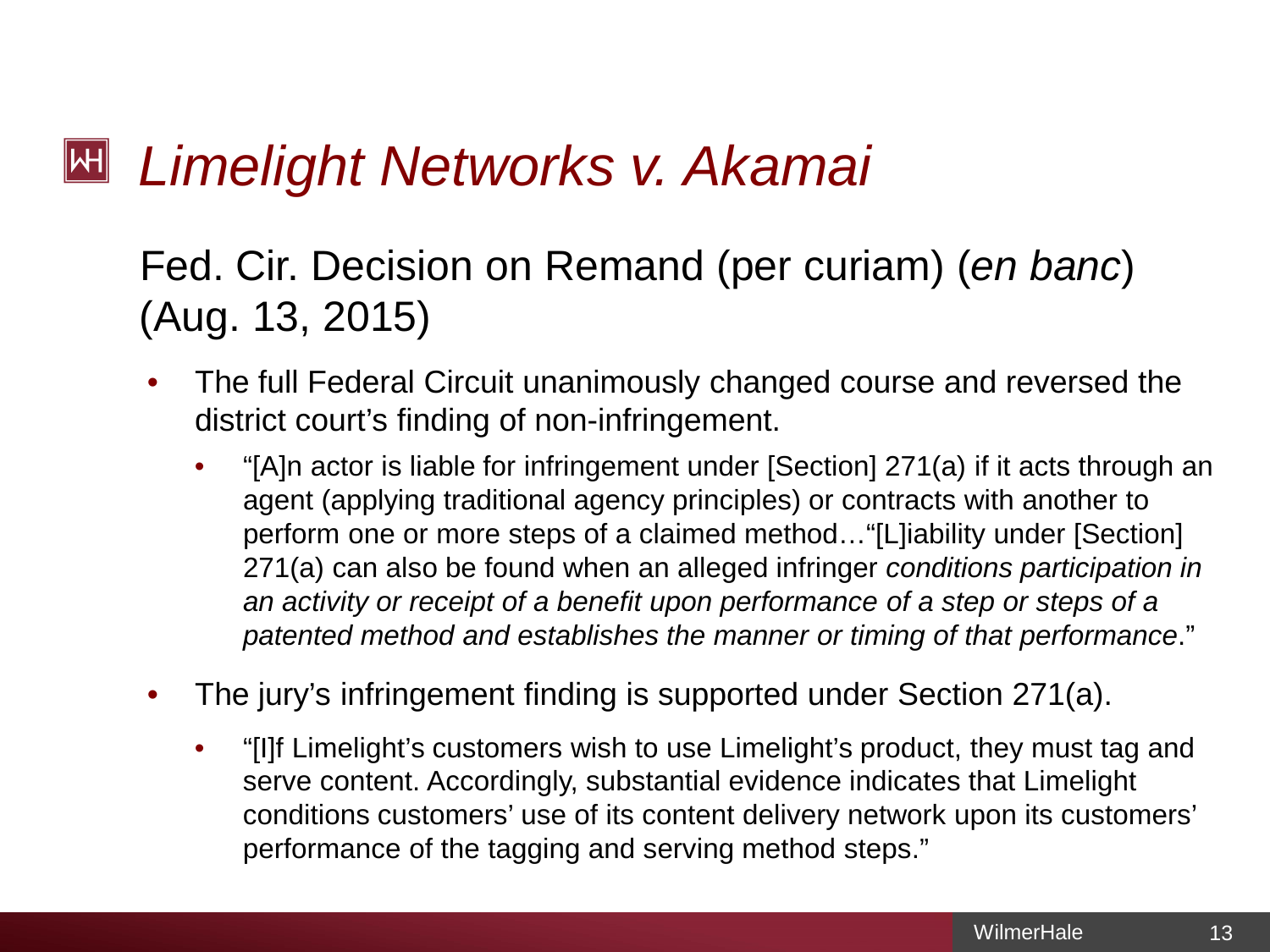# *Amgen Inc. v. Sandoz Inc.*

### **Background**

- The Biologics Price Competition and Innovation Act of 2009 ("BPCIA") established an abbreviated pathway for regulatory approval of "biosimilars."
- The BPCIA established mechanisms for patent-dispute-resolution through amendments to 35 U.S.C. § 271(e) and 42 U.S.C. § 262*(l*).
	- 42 U.S.C. § 262*(l*)(2)(A) provides: "the subsection (k) applicant . . . shall provide to the reference product sponsor a copy of the application . . . and such other information that describes the process or processes used to manufacture the biological product that is the subject of such application *. . . .*"
	- 42 U.S.C. § 262*(l*)(8)(A) provides: "applicant shall provide notice to the reference product sponsor not later than 180 days before the date of the first commercial marketing of the biological product licensed under subsection (k)."
- Sandoz notified Amgen that it had filed a biosimilar application referencing Neupogen, but did not provide a copy of its application and gave a notice of commercial marketing before FDA approval of its application.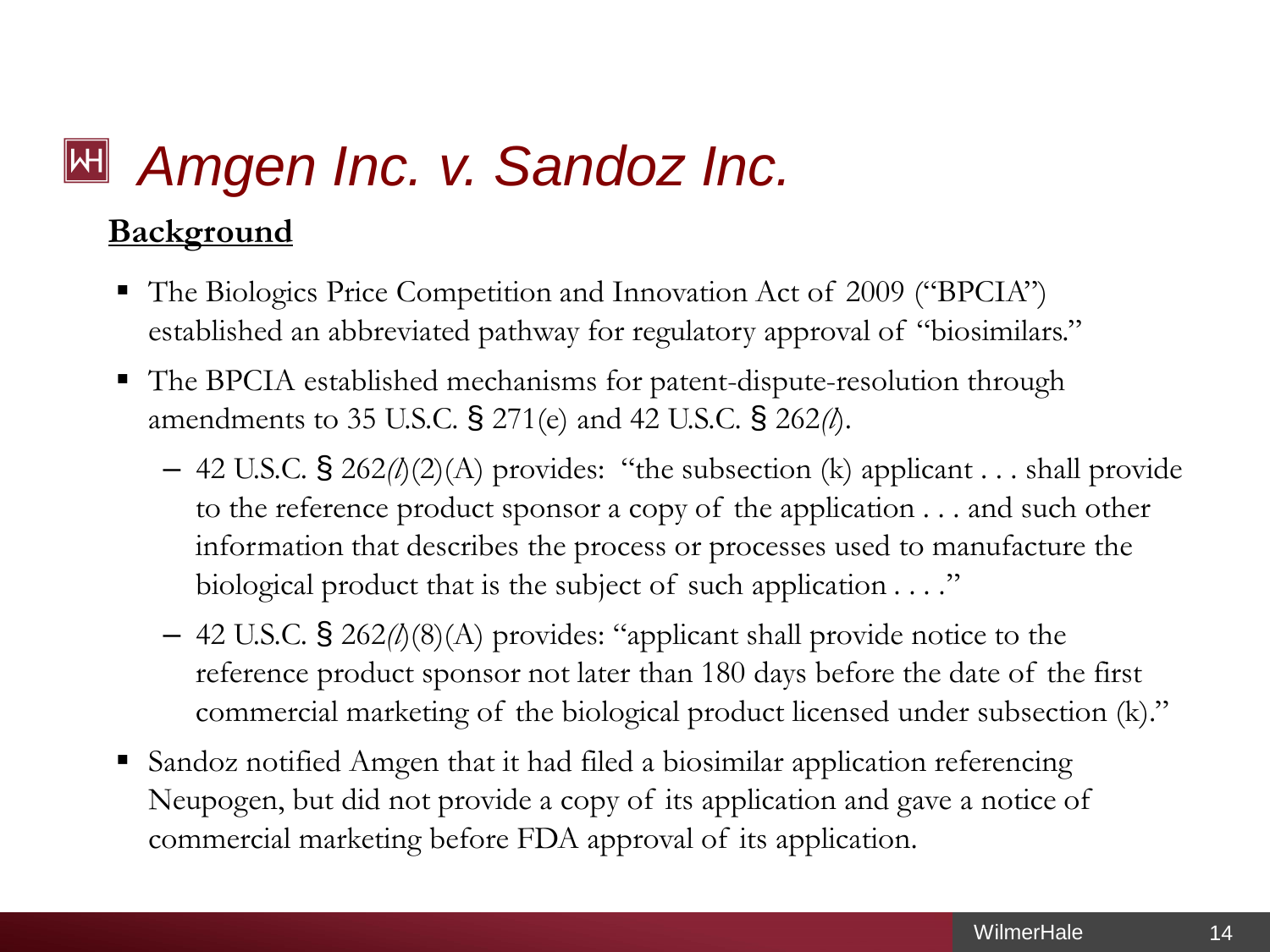#### *Amgen Inc. v. Sandoz Inc.*  $\mathsf{|\mathsf{H}|}$

### **Fed. Cir. Decision (July 21, 2015) (Lourie, J.)**

- The Federal Circuit *AFFIRMED* dismissal of Amgen's unfair competition and conversion claims and directed the district court to enter judgment consistent with its interpretation of the BPCIA.
	- "Because Sandoz took a path expressly contemplated by the BPCIA, it did not violate the BPCIA by not disclosing its aBLA and the manufacturing information by the statutory deadline."
	- "[U]nder paragraph (*l*)(8)(A), a subsection (k) applicant may only give effective notice of commercial marketing after the FDA has licensed its product."
	- "[W]here…a subsection (k) applicant completely fails to provide its aBLA and the required manufacturing information to the RPS by the statutory deadline, the requirement of paragraph  $(l)(8)(A)$  is mandatory."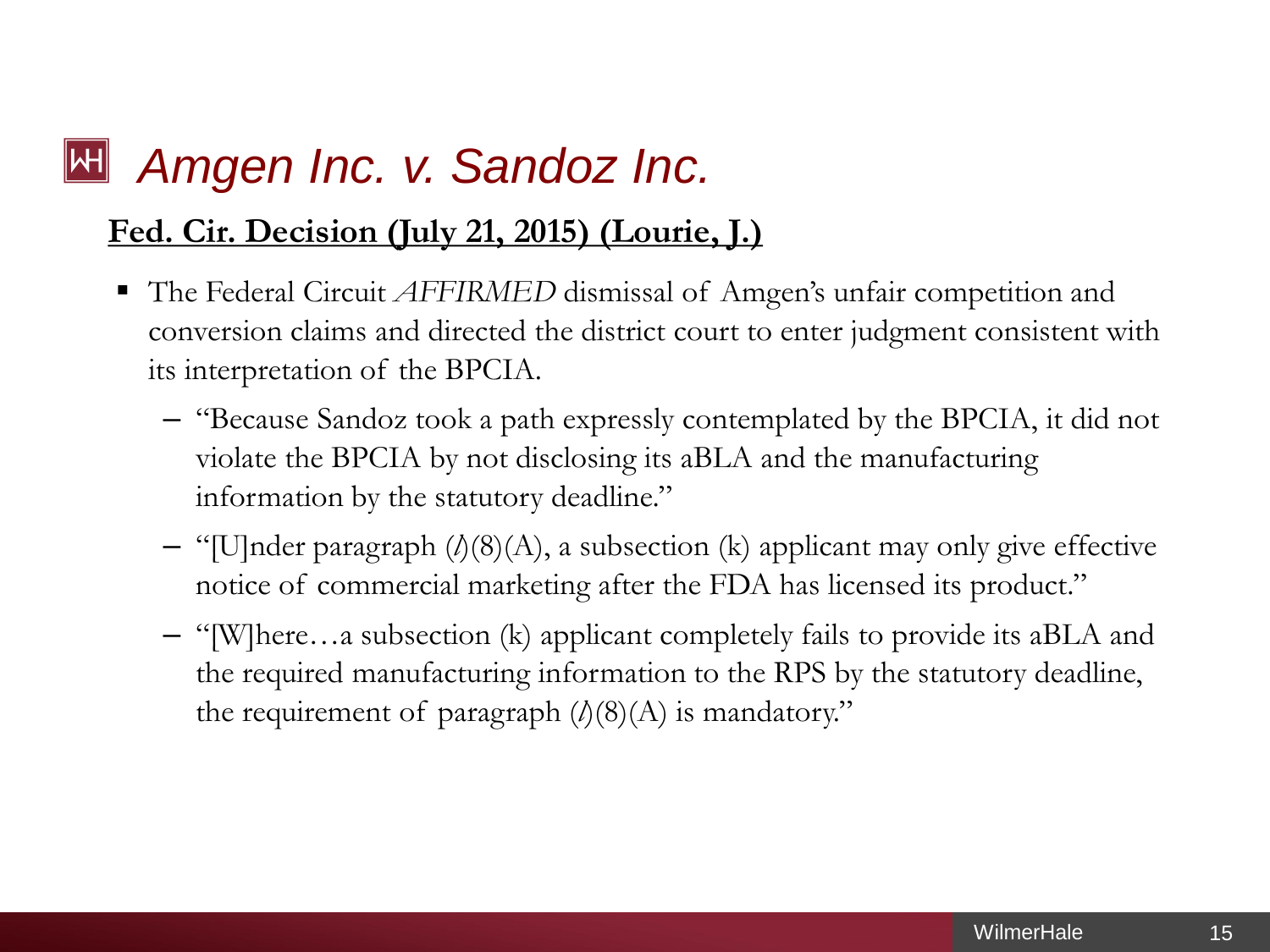# *Amgen Inc. v. Sandoz Inc.*

### **Fed. Cir. Decision (July 21, 2015) (Newman, J., concurring-in-part, dissenting-in-part)**

- Judge Newman concurred regarding 42 U.S.C. § 262( $\delta$ )(8)(A).
	- "I share the court's interpretation of this statutory provision, which implements the purpose of the BPCIA 'to ensure that litigation surrounding relevant patents will be resolved expeditiously and prior to the launch of the biosimilar product, providing certainty to the applicant, the reference product manufacturer, and the public at large."" (citation omitted)
- Judge Newman dissented with respect to 42 U.S.C. § 262( $\delta$ (2)(A).
	- "The BPCIA provides for participants' recognition of potential patent issues at an early stage, and requires that as soon as the FDA accepts the biosimilar application for review, the subsection (k) applicant shall notify the Sponsor, and exchanges of patent-related information shall commence. Details are set forth in 42 U.S.C. §262(*l*)(2). My colleagues hold that compliance with these early notice and information provisions is not mandatory. I cannot agree, for: 'The word "shall" is ordinarily the language of command.'" (citation omitted)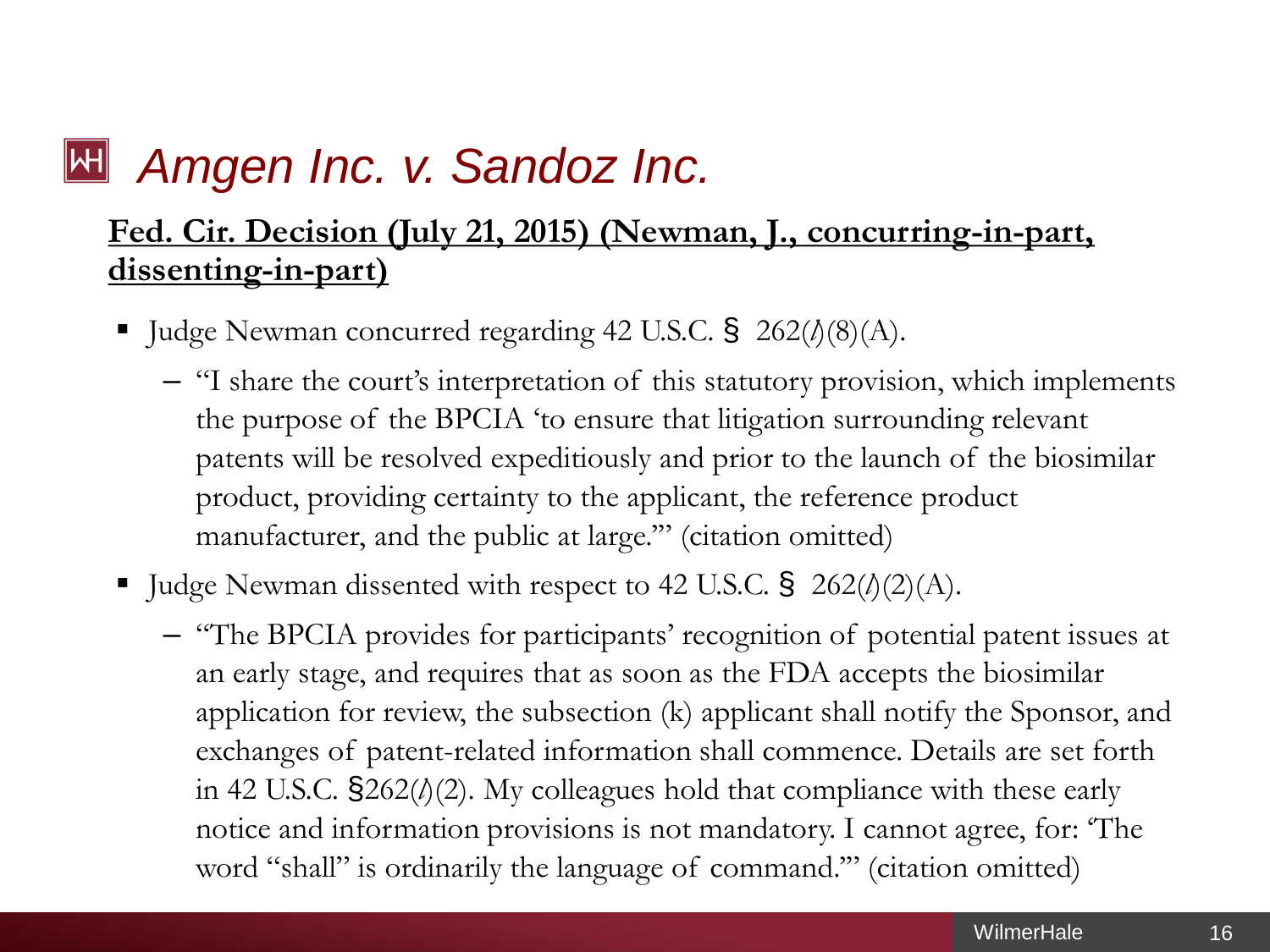#### $\mathsf{|\mathsf{H}|}$ *Amgen Inc. v. Sandoz Inc.*

### **Fed. Cir. Decision (July 21, 2015) (Chen, J., dissenting-in-part)**

- Judge Chen joined the majority opinion regarding 42 U.S.C. § 262( $\delta$ )(2)(A).
- Judge Chen dissented with respect to 42 U.S.C. § 262( $\delta$ (8)(A).
	- "[I]n my view, the better reading of  $(\lambda)(8)$  is that it does not apply, just as  $(\lambda)(3)$   $(\lambda(7)$  do not apply, when the (k) applicant fails to comply with  $(\lambda(2))$ ."
	- "In a situation like the present case, the (k) applicant cannot refuse to provide the 180- days' notice, because under the majority's reading,  $(l)(8)(A)$  authorizes an automatic entitlement to a 180 day injunction. But if a (k) applicant complies with all the requirements specified in  $(l)(2)$ – $(l)(7)$ , then the (k) applicant may still refuse to comply with the 180-day notice provision."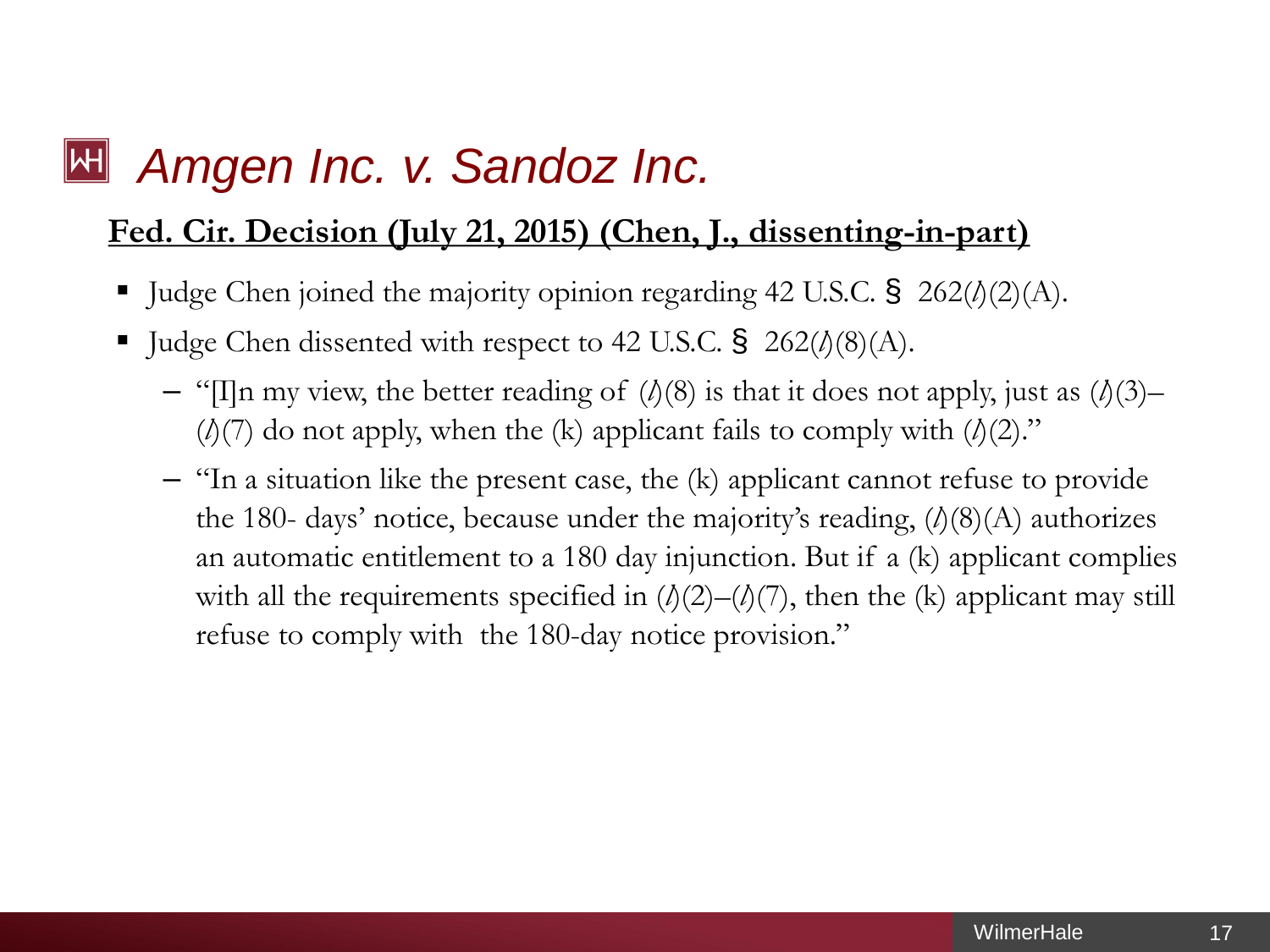# *Ariosa Diagnostics, Inc. v. Sequenom, Inc.* **Background**

- Two inventors found cell-free fetal DNA ("cffDNA") in maternal plasma and serum (the portions of a blood sample traditionally discarded). They also identified paternally inherited cffDNA in those samples, which could determine fetal characteristics, such as gender.
- The inventors patented methods for detecting paternally inherited cffDNA and commercialized it as "Sequenom."
- Ariosa (and others) filed declaratory judgment actions seeking a determination that their pre-natal tests did not infringe the Sequenom patent.
- The district court ruled on summary judgment that Sequenom's patent was invalid under Section 101 because it was "directed to the natural phenomenon of paternally inherited cffDNA and that the claims did not add enough to the natural phenomenon to make the claims patent eligible."
- Sequenom appealed to the Federal Circuit.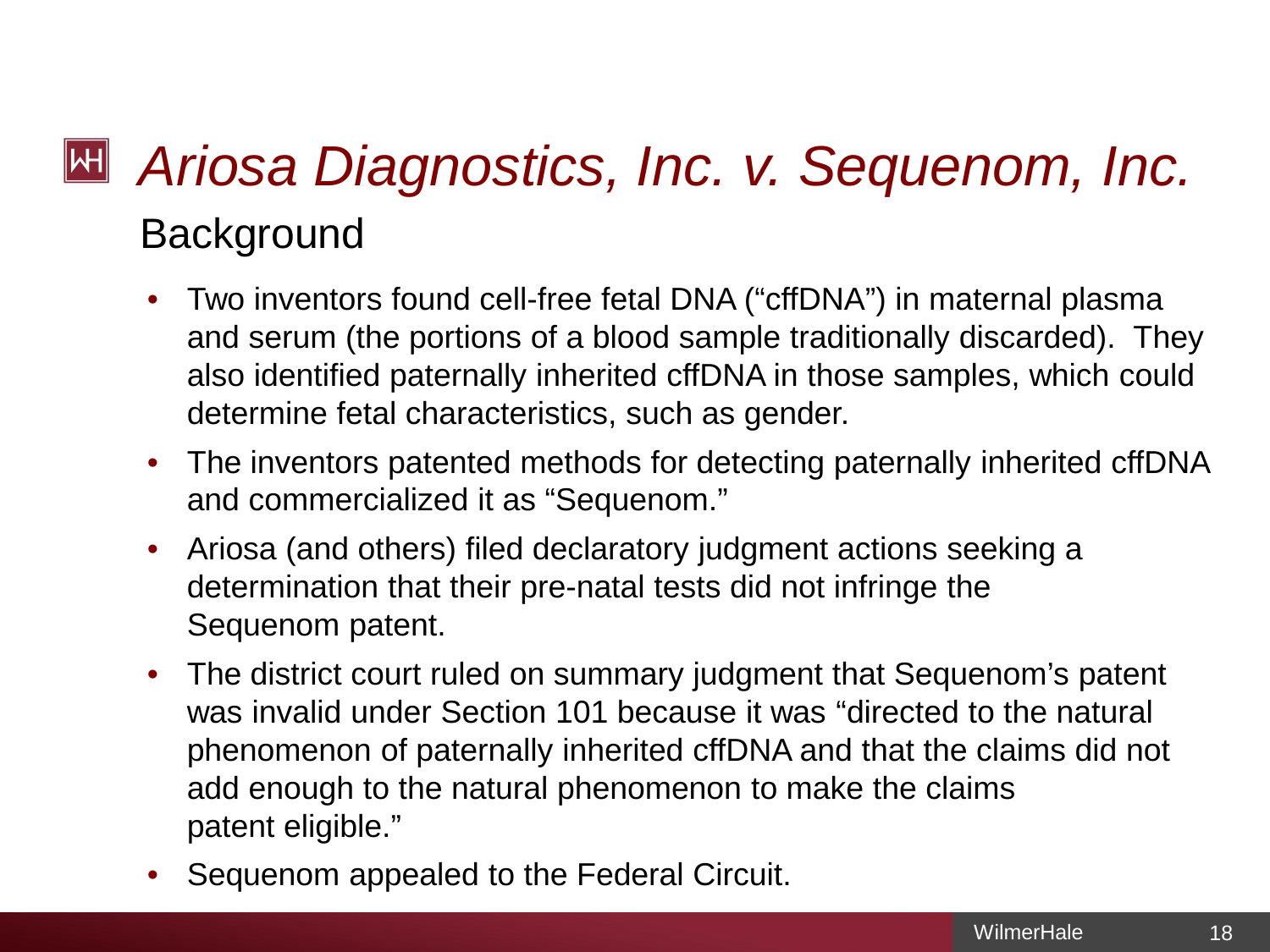# *Ariosa Diagnostics, Inc. v. Sequenom, Inc.*

## Fed. Cir. Decision (June 12, 2015) (Reyna, J.)

- The Federal Circuit *AFFIRMED* summary judgment of invalidity.
	- "It is undisputed that the existence of cffDNA in maternal blood is a natural phenomenon…The method ends with paternally inherited cffDNA, which is also a natural phenomenon. The method therefore begins and ends with a natural phenomenon. Thus, the claims are directed to matter that is naturally occurring."
	- "The method at issue here amounts to a general instruction to doctors to apply routine, conventional techniques when seeking to detect cffDNA. Because the method steps were well-understood, conventional and routine, the method of detecting paternally inherited cffDNA is not new and useful. The only subject matter new and useful as of the date of the application was the discovery of the presence of cffDNA in maternal plasma or serum."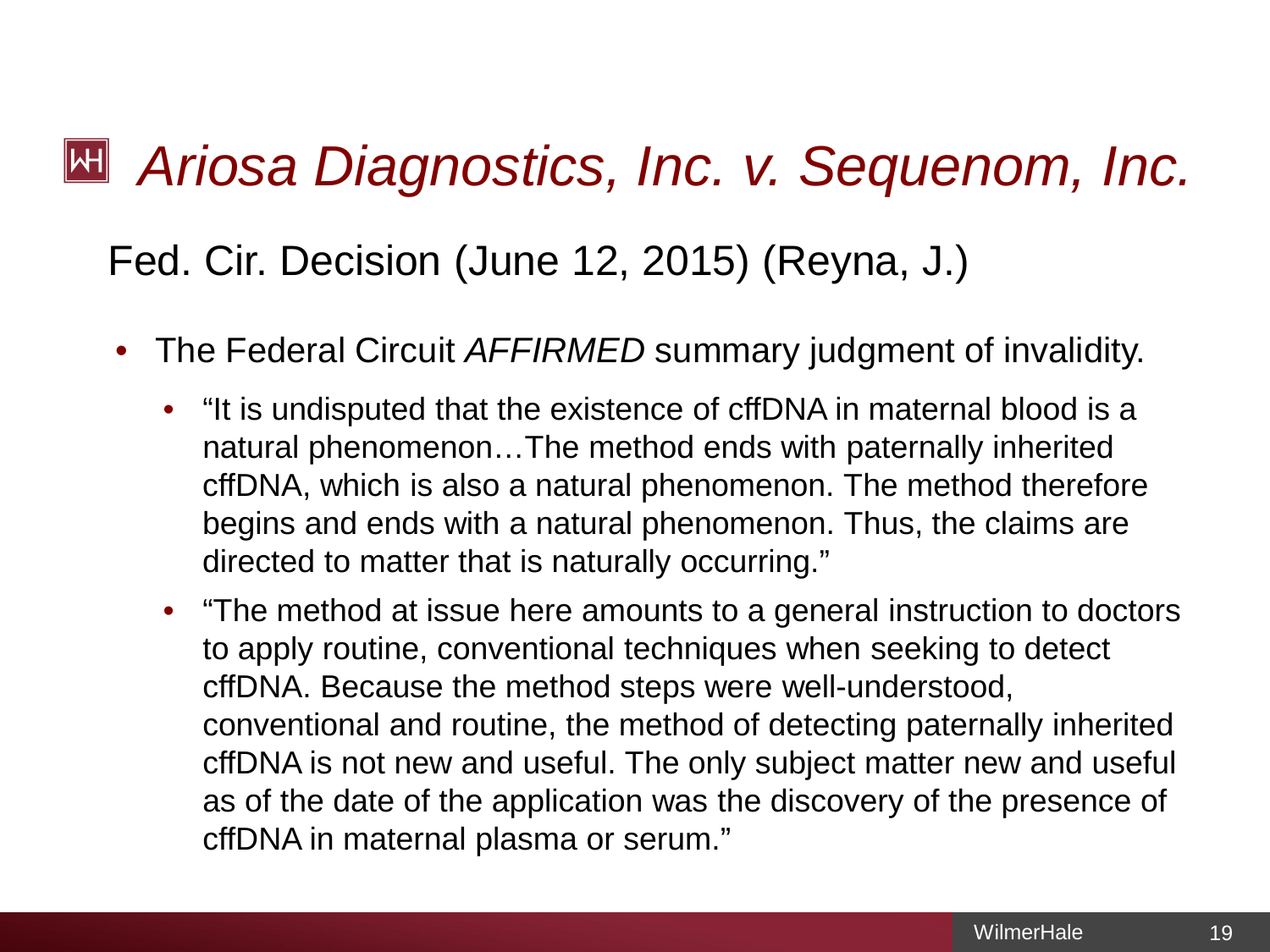# *Ariosa Diagnostics, Inc. v. Sequenom, Inc.*

Fed. Cir. Decision (June 12, 2015) (Linn, J., concurring)

- Judge Linn filed a concurring opinion
	- He stated that he was bound by *Mayo* to affirm the district court, but took issue with the Supreme Court's determination in *Mayo* to discount as unpatentable, "seemingly without qualification, any "[p]ost-solution activity that is purely conventional or obvious."
	- That finding, Judge Linn stated, was "unnecessary" and stretched further than the facts of that case required "because doctors were already performing in combination all of the claimed steps of administering the drug at issue."
	- "While the instructions in the claims at issue in *Mayo* had been widely used by doctors—they had been measuring metabolites and recalculating dosages based on toxicity/inefficacy limits for years—here, the amplification and detection of cffDNA had never before been done. The new use of the previously discarded maternal plasma to achieve such an advantageous result is deserving of patent protection."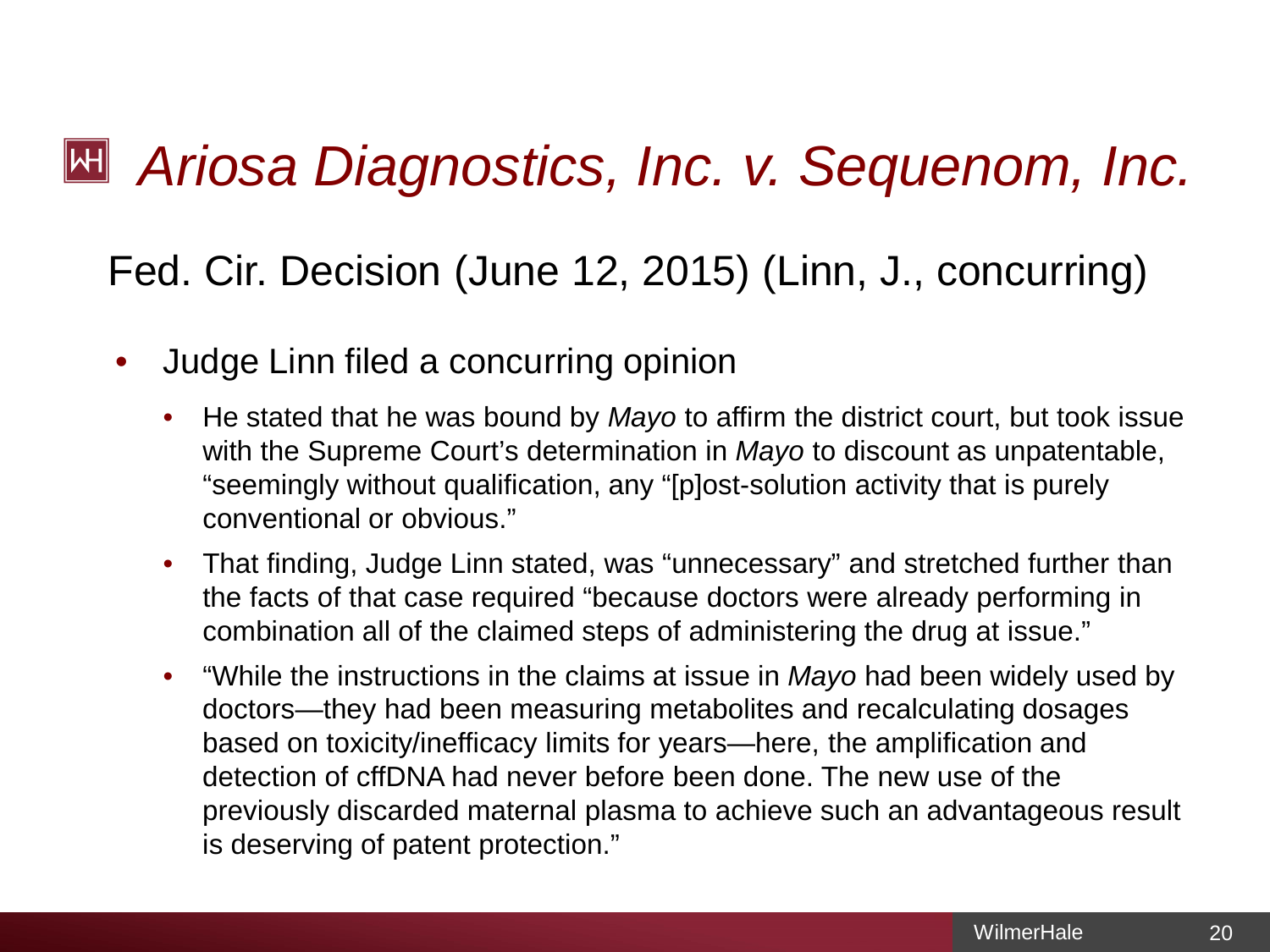# **E PTO Patent Eligibility Guidance**

- On December 16, 2014, the PTO published revised guidance on subject matter eligibility.
	- Available at: http://www.gpo.gov/fdsys/pkg/FR-2014-12-16/pdf/2014-29414.pdf
- The quidelines break a Section 101 analysis into three steps:
	- STEP 1: Determine whether the claim is directed to a process, machine, manufacturer or composition of matter. If the answer is NO, then the claim is not eligible subject matter. If YES, then proceed to Step 2.
	- STEP 2: Determine whether the claim is directed to a law of nature, natural phenomenon, or an abstract idea. If NO, then the claim is patent eligible. If YES, then proceed to Step 3.

Examples of laws of nature or natural phenomenon:

- an isolated DNA (citing *Myriad)*
- a correlation that is the consequence of how a certain compound is metabolized by the body (citing *Mayo)*
- the chemical principle underlying the union between fatty elements and water (citing *Tilghman v. Proctor*, 102 U.S. 707 (1881)).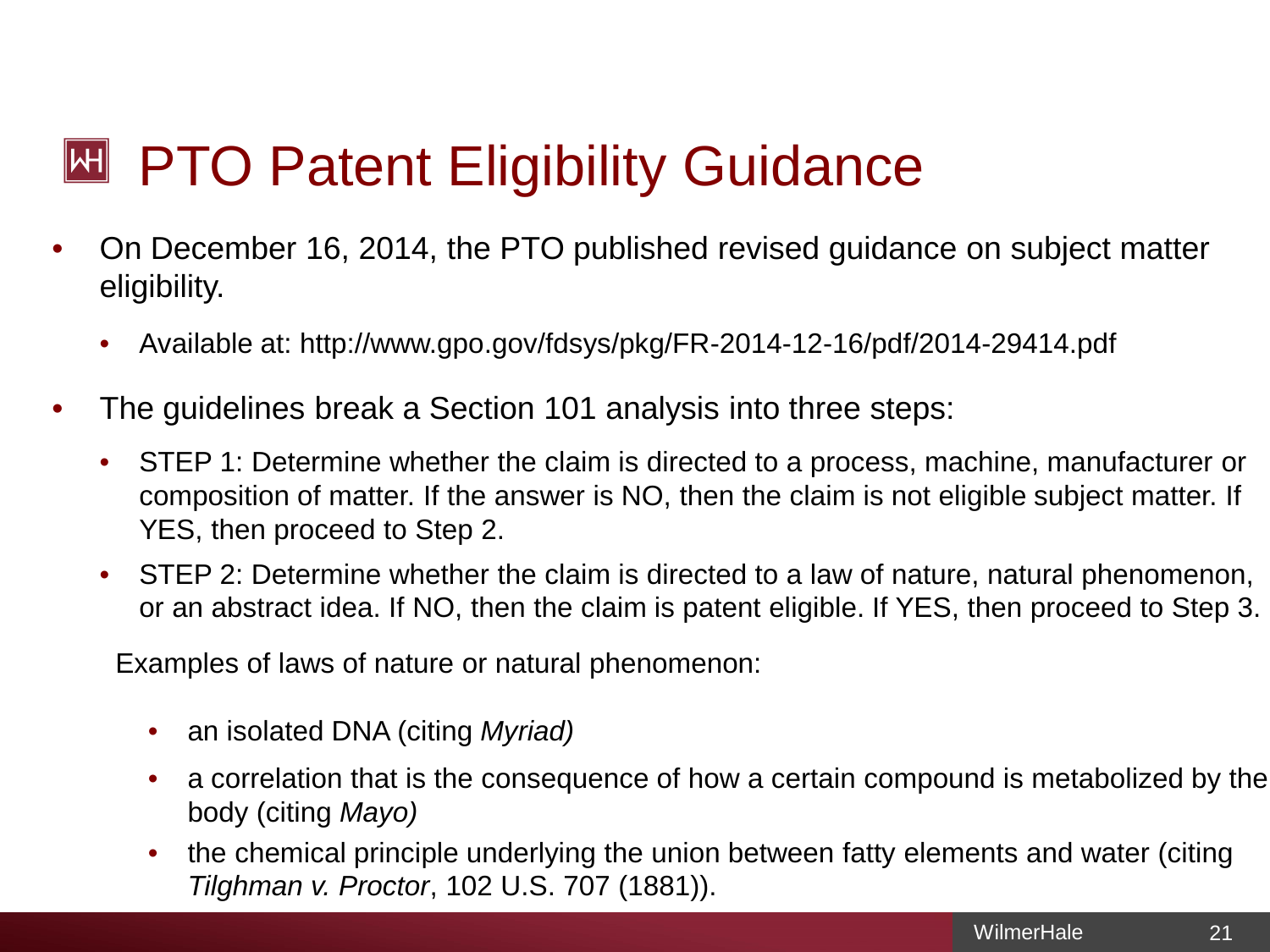#### $\blacktriangleright$ PTO Patent Eligibility Guidance

STEP 3: Determine whether the claim recites additional elements that amount to "significantly more" than a law of nature, natural phenomenon or an abstract idea, whatever the case may be.

| <b>Examples of adding</b>                                                                                                                                                                                                    | <b>Examples of NOT adding</b>                                                                                                                                                  |
|------------------------------------------------------------------------------------------------------------------------------------------------------------------------------------------------------------------------------|--------------------------------------------------------------------------------------------------------------------------------------------------------------------------------|
| "significantly more"                                                                                                                                                                                                         | "significantly more"                                                                                                                                                           |
| "Adding a specific limitation other than what is<br>well-understood, routine and conventional in<br>the field, or adding unconventional steps that<br>confine the claim to a particular useful<br>application" (citing Mayo) | "Adding insignificant extrasolution activity to<br>the judicial exception, e.g., mere data<br>gathering in conjunction with a law of nature or<br>abstract idea" (citing Mayo) |
| "Effecting a transformation or reduction of a                                                                                                                                                                                | "Generally linking the use of the judicial                                                                                                                                     |
| particular article to a different state or thing"                                                                                                                                                                            | exception to a particular technological                                                                                                                                        |
| (citing <i>Diehr</i> )                                                                                                                                                                                                       | environment or field of use" (citing Mayo)                                                                                                                                     |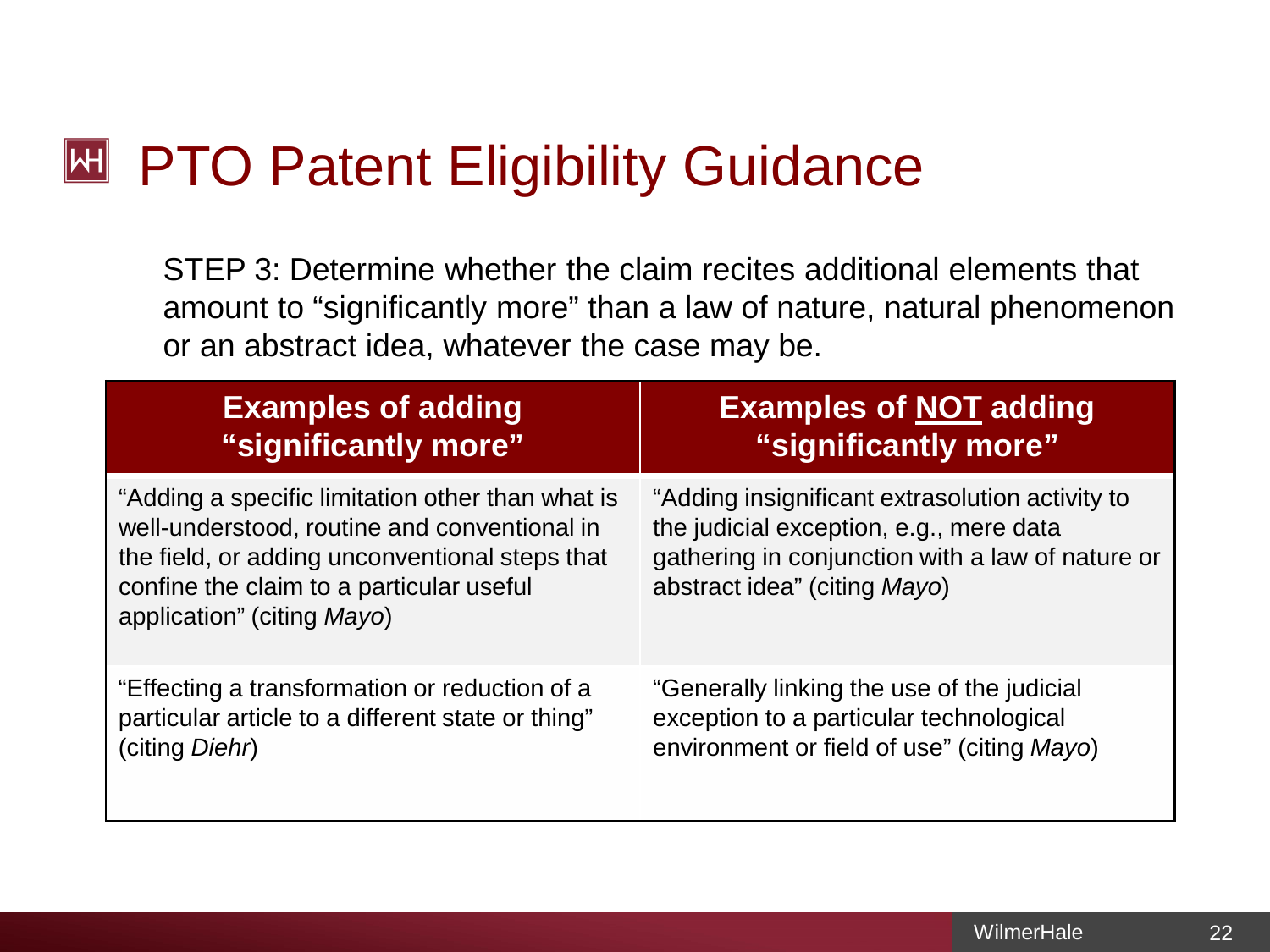#### **Other Recent Federal Circuit Decisions\*\***  $\left\Vert \mathsf{H}\right\Vert$

### *Apple Inc. v. Samsung Elecs. Co., Ltd.***, No. 2014-1802 (Fed. Cir. Sept. 17, 2015) (Moore, J.)\***

- Reversed denial of permanent injunction.
- "The district court . . . erred when it required Apple to prove that the infringing features were the exclusive or predominant reason why consumers bought Samsung's products to find irreparable harm . . . Instead, the district court should have considered whether there is "some connection" between the patented features and the demand for Samsung's products . . . That is, the district court should have required Apple to show that the patented features impact consumers' decisions to purchase the accused devices."

**\* WilmerHale represented Apple at the Federal Circuit.**

**\*\* Includes a sampling of decisions issued after March, 2015.**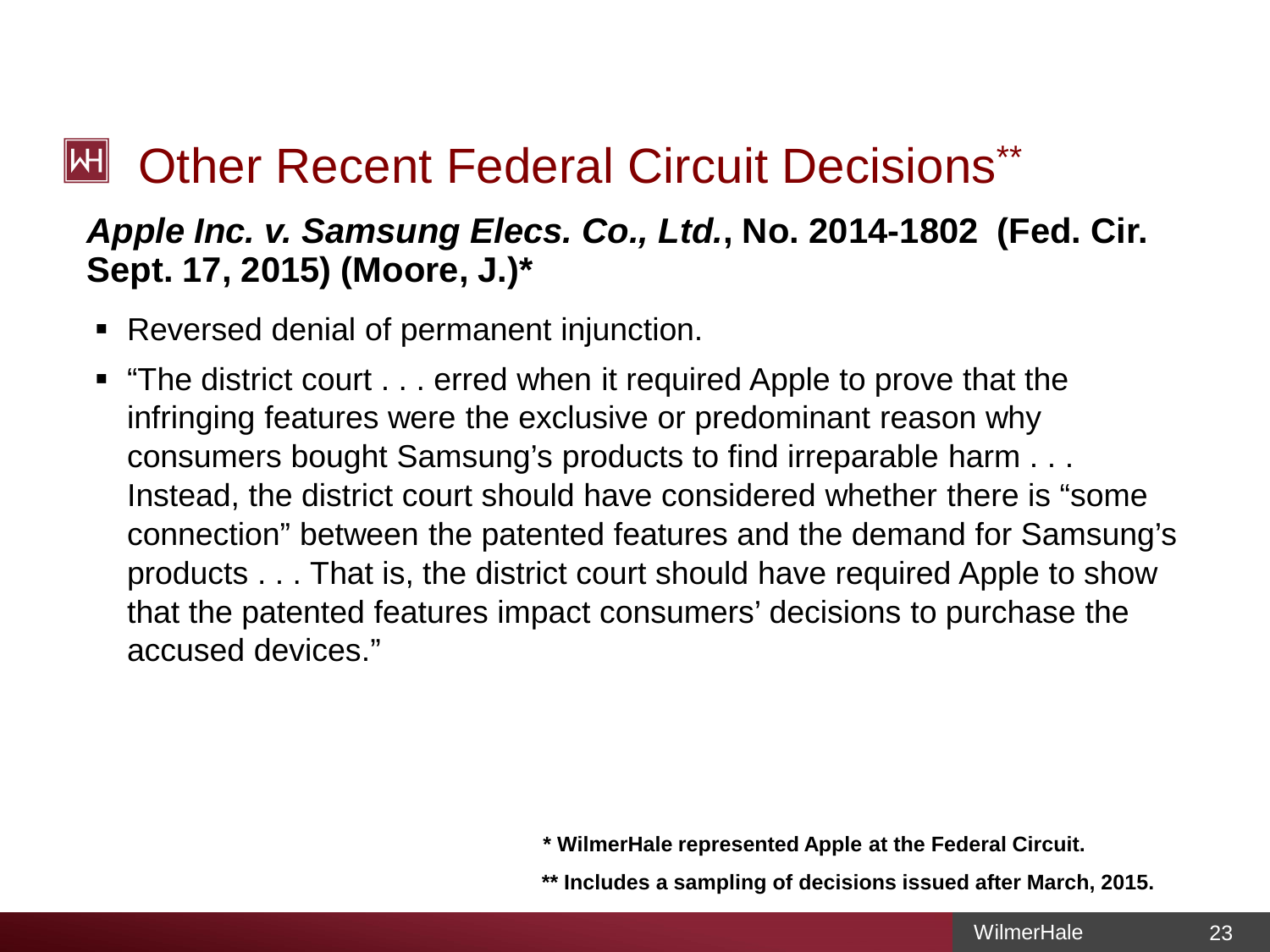#### **Other Recent Federal Circuit Decisions\***\*  $\mathbb H$

*Medicines Co. v. Hospira, Inc.,* 791 F.3d 1368 (Fed. Cir. 2015) (Hughes, J.)

• Court found invalid asserted claims of patents related to synthetic peptide used as an anti-coagulant under on-sale bar.

*G.D. Searle LLC v. Lupin Pharm., Inc.,* 790 F.3d 1349 (Fed. Cir. 2015) (Bryson, J.)

• Patent related to reducing inflammation without the harmful side effects found invalid due to obviousness-type double patenting.

*AstraZeneca AB v. Apotex*, 782 F.3d 1324 (Fed. Cir. 2015) (Bryson, J.)

• Ordered recalculation of damages to exclude sales made during the postexpiration period of pediatric exclusivity. Patents at issue related to pharmaceutical formulations containing omeprazole, the active ingredient in Prilosec.

<sup>\*\*</sup> Includes a sampling of decisions issued after March, 2015. Excludes decisions discussed by this and other panels.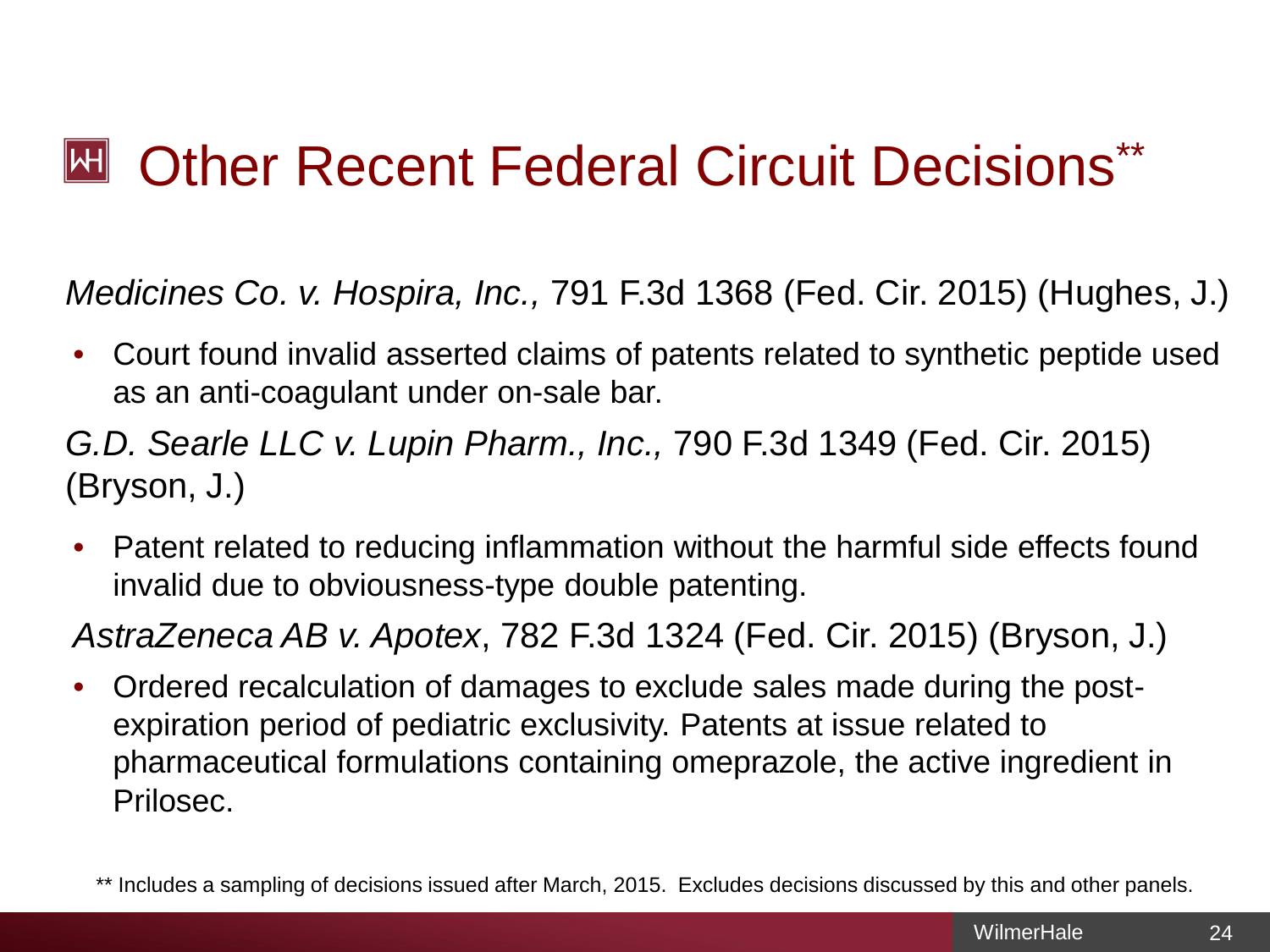#### $\mathbb H$ Other Recent Federal Circuit Decisions

*Cadence Pharm. Inc. v. Exela PharmSci Inc*., 780 F.3d 1364 (Fed. Cir. 2015) (Linn, J.)

• Affirming infringement and validity finding of patents covering an injectable acetaminophen product distributed under the name Ofirmev®.

*Shire Dev., LLC v. Watson Pharm., Inc*., 787 F.3d 1359 (Fed. Cir. 2015) (Hughes, J.)

• Reversing district court's construction of terms "inner lipophilic matrix" and "outer hydrophilic matrix," and its subsequent infringement determination, in patents regarding controlled-release oral pharmaceutical composition for treating inflammatory bowel diseases.

*Insite Vision Inc. v. Sandoz, Inc*., 783 F.3d 853 (Fed. Cir. 2015) (Linn, J.)

• Affirming validity of patent claiming methods of treating eye infections by the topical administration of azithromycin.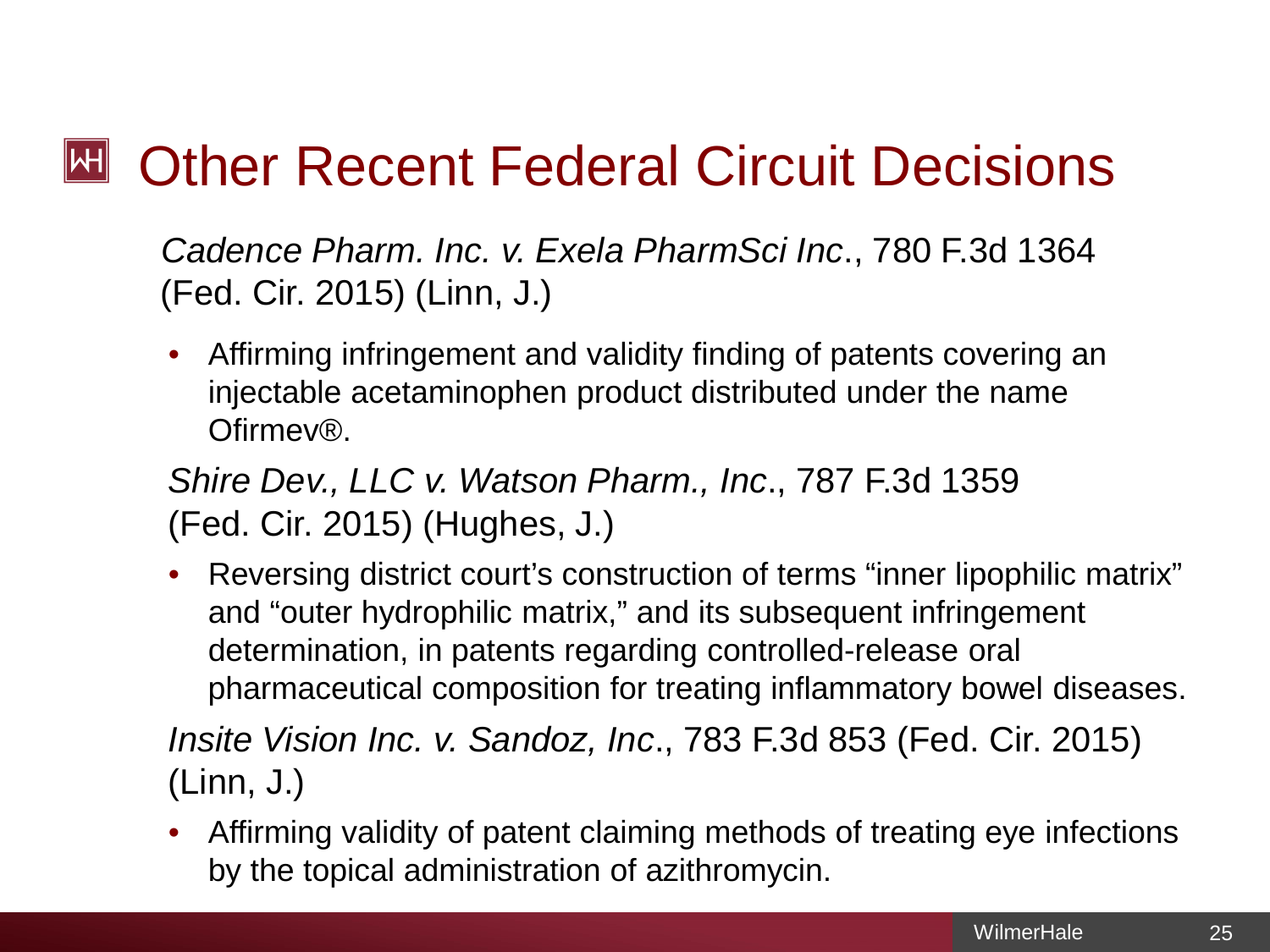# Other Recent Federal Circuit Decisions

*Takeda Pharm. U.S.A., Inc. v. W.-Ward Pharm. Corp.*, 785 F.3d 625 (Fed. Cir. 2015) (Dyk, J.)

• Affirming denial of preliminary injunction in suit asserting patents covering methods of administering colchicine products to treat gout, over dissent from Judge Newman.

*Senju Pharm. Co. v. Lupin Ltd.,* 780 F.3d 1337 (Fed. Cir. 2015) (Plager, J.)

• Affirming district court's determination that reexamined claims relating to a liquid eye drop composition are invalid as obvious, over dissent from Newman.

*Exela Pharma Sci., LLC v. Lee,* 781 F.3d 1349(Fed. Cir. 2015) (Dyk, J.)

• Finding that PTO revival actions of an application related to the injectable acetaminophen-based drug Ofirmev® are not subject to third party challenge under the APA.

*AstraZeneca LP v. Breath Ltd*., 603 F. App'x 999, 1004 (Fed. Cir. 2015) (Prost, J.)

• Affirming district court's determination of invalidity of claims pharmaceutically effective budesonide compositions for treating asthma in children.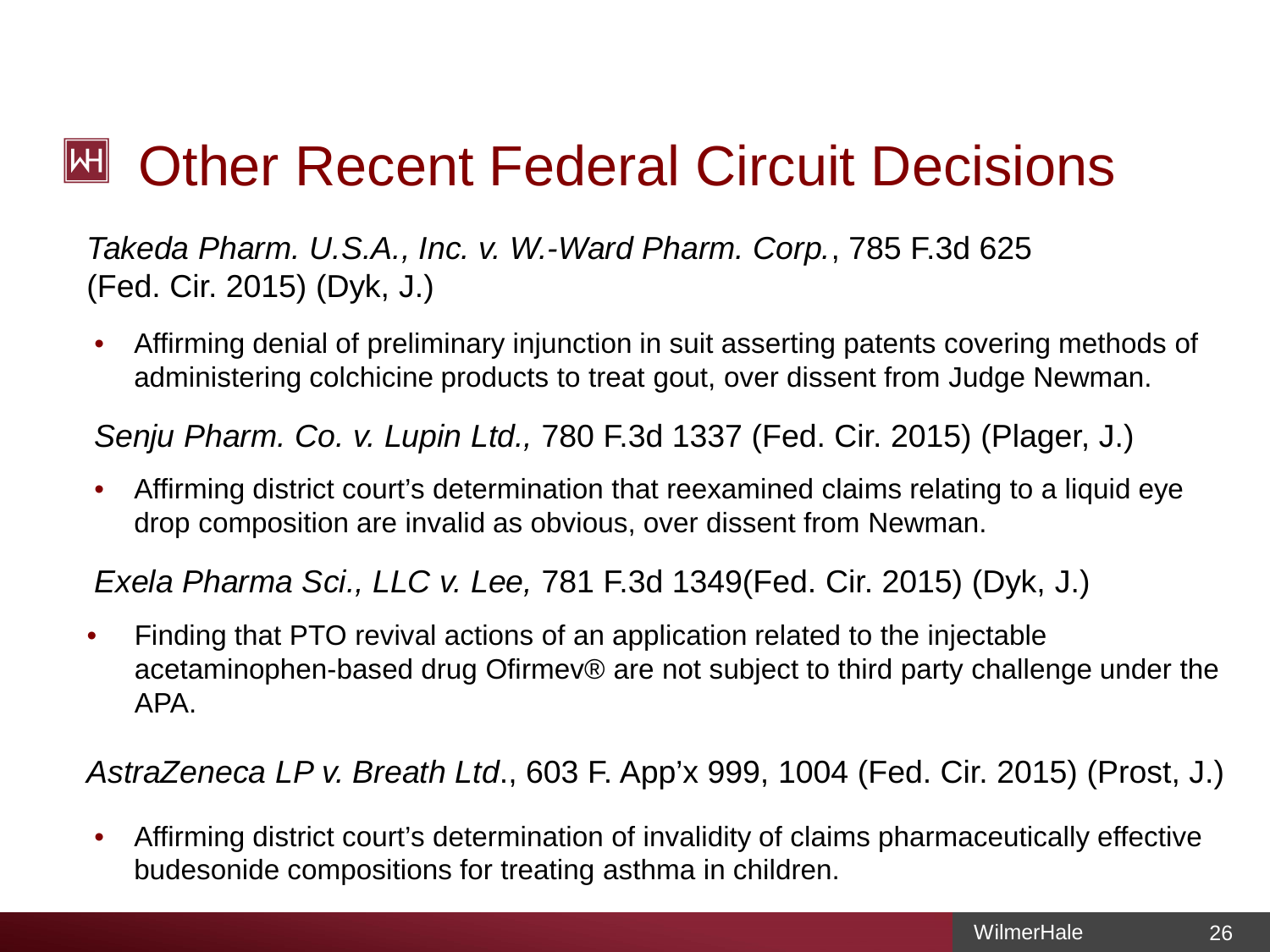#### $\mathsf{|\mathsf{H}|}$ Other Recent Federal Circuit Decisions

*Classen Immunotherapies, Inc. v. Elan Pharm., Inc.,* 786 F.3d 892 (Fed. Cir. 2015) (Lourie, J.)

• Vacating district court's judgement of noninfringement of a patent for a muscle relaxant, under the brand name Skelaxin.

*Novartis Pharm. Corp. v. Watson Labs., Inc.,* 2015 WL 2403308 (Fed. Cir. May 21, 2015) (Lourie, J)

• Affirming district court's determination that two patents related to transdermal pharmaceutical formulations for the treatment of dementia related to Alzheimer's disease and Parkinson's disease were not invalid and not infringed.

*Cephalon, Inc. v. Abraxis Bioscience*, LLC, 2015 WL 3756870 (Fed. Cir. June 17, 2015) (Wallach, J.)

• Affirming the district court's construction of "nanoparticles" and "microparticles" in a patent formulations of, and methods of making, the anticancer drug product paclitaxel.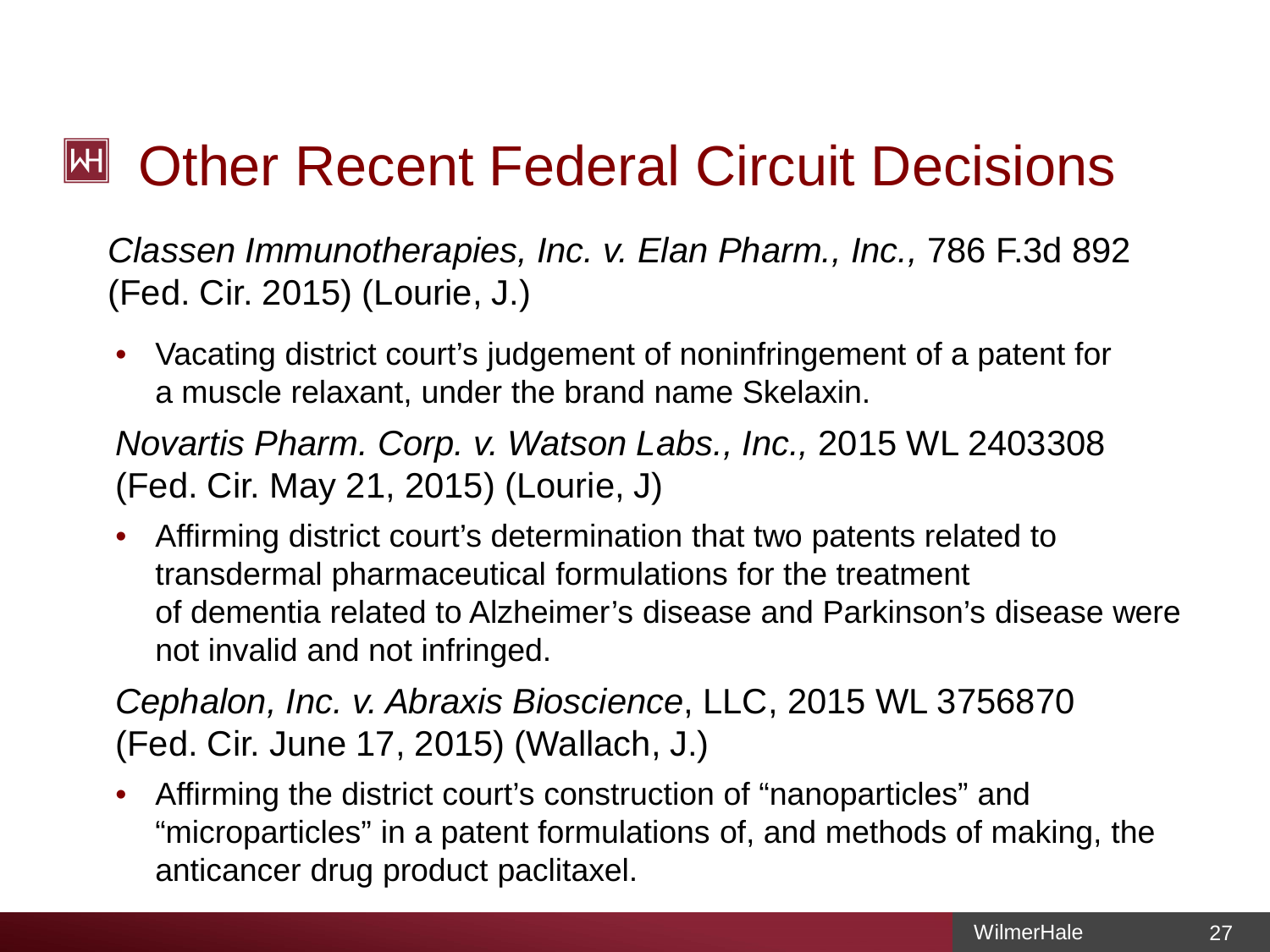#### $\mathbb H$ Other Recent Federal Circuit Decisions

*Shire, LLC v. Amneal Pharma, LLC.,* No. 2014-1736 (Fed. Cir. Sept. 24, 2015) (Linn, J.)

• In a case concerning patents for LDX dimesylate capsules sold under the brand name Vyvanse®, the Court affirmed summary judgment of nonobviousness, did not permit amendment to invalidity contentions to include an on-sale bar claim, and but reverse a finding of induced infringement. Also held API supplier not liable under Section 271(e)(2) because it didn't submit an ANDA, and its actions in providing material for use in obtaining FDA approval fall within scope of safe harbor.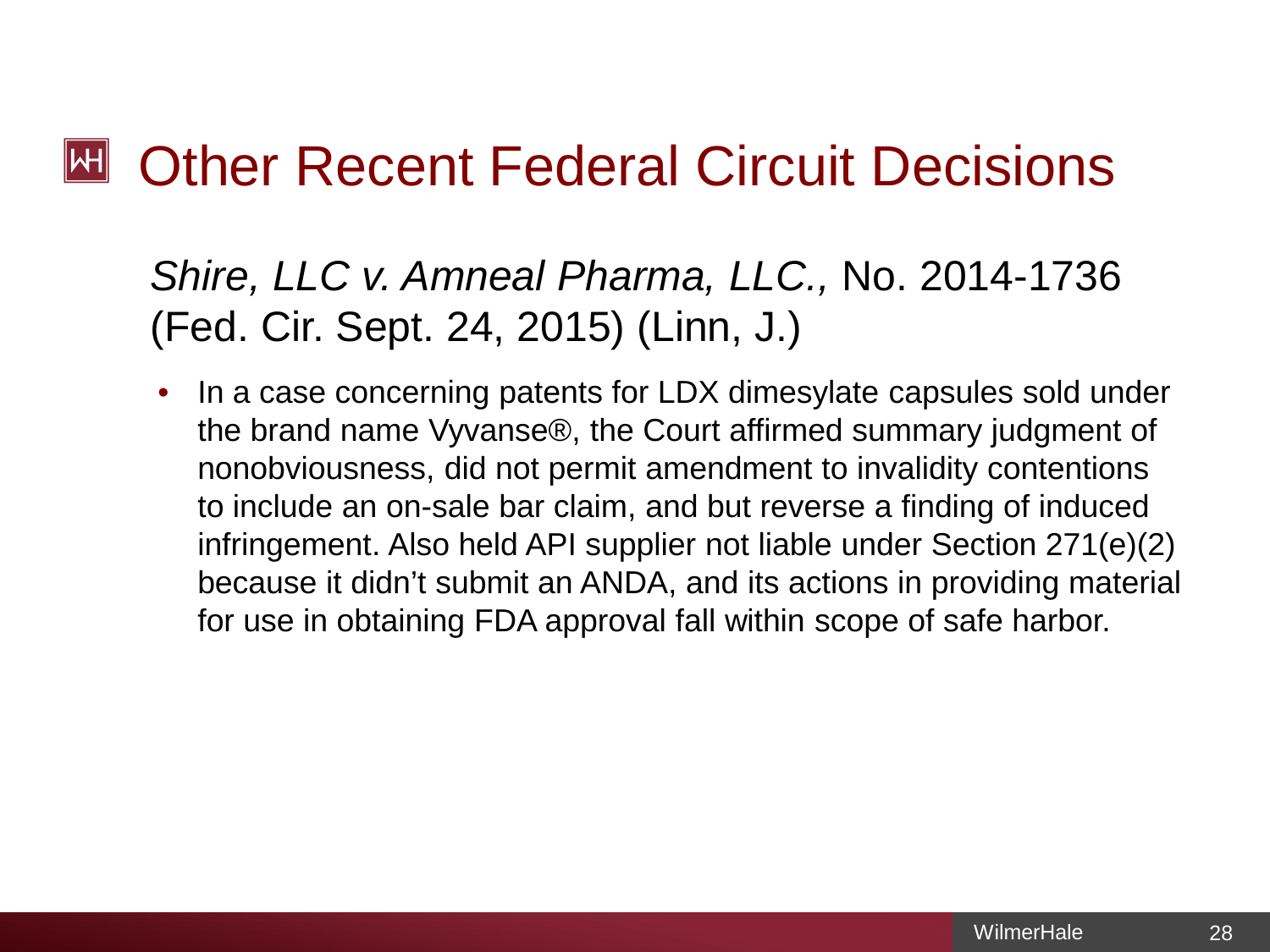# **EXT IPR Decisions and Appeals**

### Galderma & Supernus

- On December 9, 2014, the PTAB affirmed the patentability of three patents covering the formulation for Oracea.
- The petitioner argued that the patents were obvious over a published international patent application relating to formulations of tetracycline drugs, either alone or in combination with an issued patent relating to formulations of the drug minocycline.
- These decisions were the first final decisions in a Hatch-Waxman related IPR and first wins for the brand company on all challenged claims in such proceedings.

*Columbia University v. Illumina, Inc.\** (July 17, 2015) (Wallach, J.)

- Three DNA sequencing patents were challenged in an IPR. The PTAB found all challenged claims anticipated or obvious.
- The Federal Circuit affirmed in a nonprecedential opinion, finding substantial evidence to support the PTAB's invalidity decision.

\*WilmerHale represented Columbia University at the Federal Circuit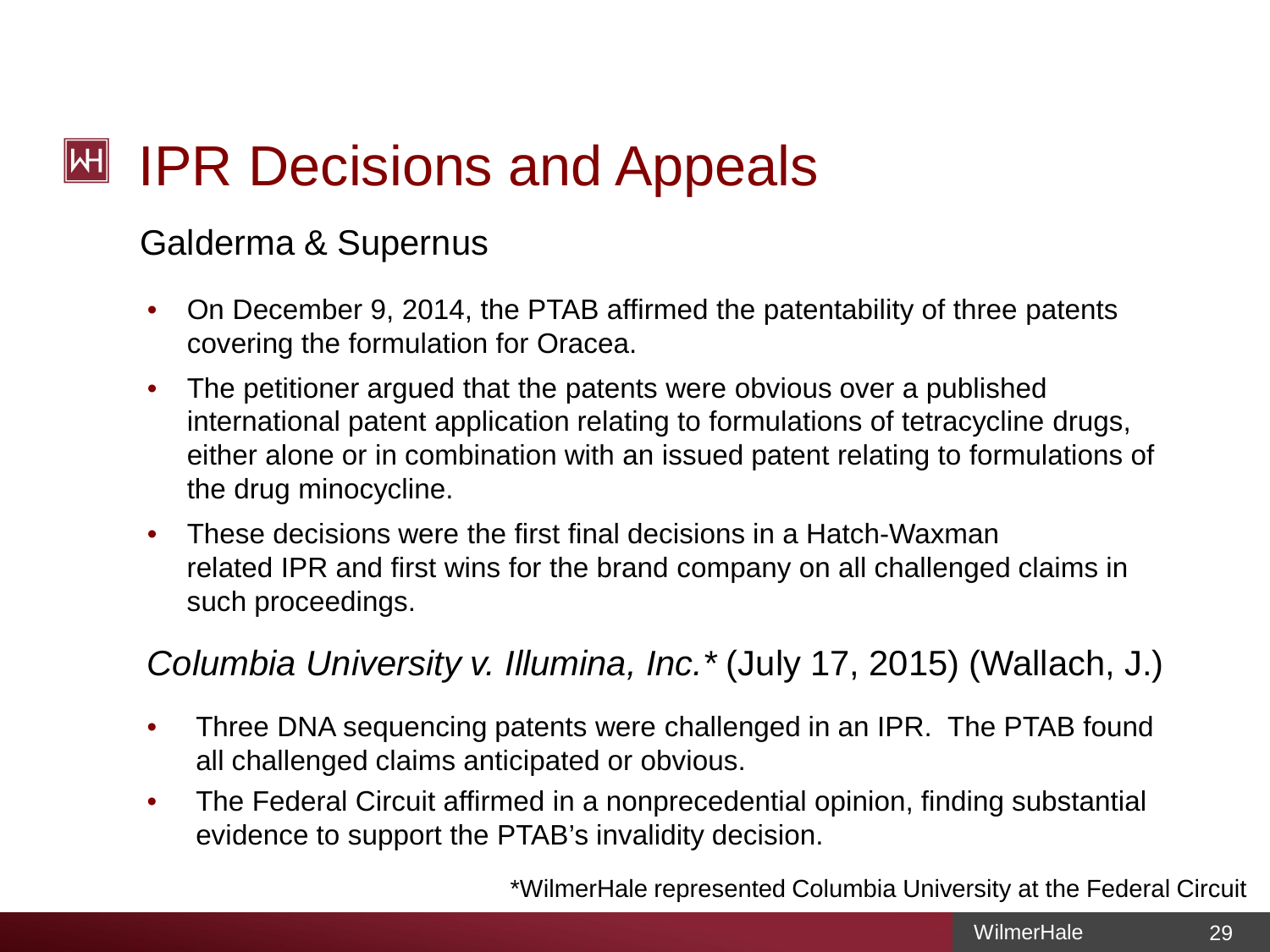# **EXT IPR Decisions and Appeals**

### *Coalition for Affordable Drugs v. Acorda IPRs*

- On February 10, 2015, the Coalition for Affordable Drugs ("ADROCA"), formed by fund manager Kyle Bass, filed petitions for IPR seeking to invalidate two Acorda patents.
- On August 24, 2015, the PTAB denied institution on both petitions (IPR2015-817 and IPR2015-720)
- The PTAB's decisions centered on ADROCA's alleged failure to demonstrate that the references it relied on—posters displayed at conferences—constituted "printed publication[s]." Specifically, the PTAB found that ADROCA did not present sufficient evidence demonstrating:
	- how long the references were presented at the conferences;
	- the expertise of "anyone who actually saw either poster"; and
	- whether the posters were not so complex that it would have been difficult for the public to capture the information printed on them.
- Thus far, ADROCA has filed 32 petitions for IPR on various drug-related patents.